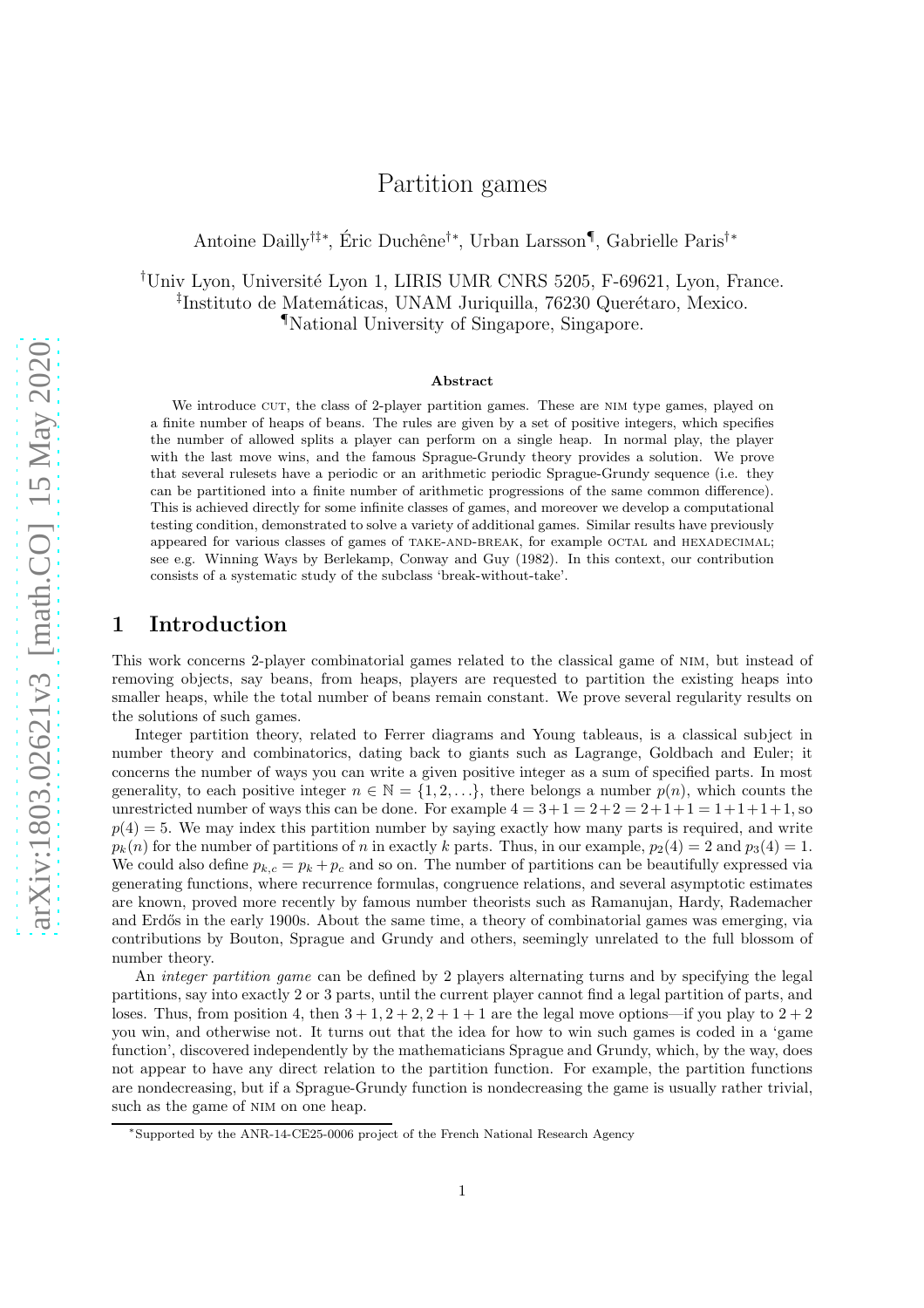Let us begin by giving the relevant game theory background to our results, that several *partition games* have either a periodic or an *arithmetic-periodic* Sprague-Grundy sequence.<sup>[1](#page-1-0)</sup> We call the class of partition games CUT.

An impartial combinatorial game  $G = G(R, X, x)$  is given by a ruleset R, a set of positions X, and a starting position  $x \in X$ ; the ruleset R specifies how to move from any (starting) position. Two players alternate in moving, with one of the players assigned as a starting player, and in normal play a player who cannot move loses. An *option* of G is a game  $G' = G'(\mathcal{R}, X, y)$  that can be reached in one move, and all games have finitely many options, and finite rank.

The *Sprague-Grundy value* [\[16,](#page-20-0) [10\]](#page-20-1) (or G-value for short) of an impartial normal play game  $G$  is the nonnegative integer

$$
\mathcal{G}(G) = \max\{\mathcal{G}(G') \mid G' \text{ is an option of } G\},\
$$

where  $\max(U) = \min N_0 \setminus U$  is the smallest nonnegative integer that does not belong to the strict subset  $U \subset \mathbb{N}_0 = \mathbb{N} \cup \{0\}.$ 

The Sprague-Grundy value can be used to determine the winner in perfect play. Indeed, a game G satisfies  $\mathcal{G}(G) = 0$  if and only if playing first in G loses; *i.e.* the previous player wins.

Heap games are typically played on several heaps of the form  $H_n$ , where  $n \in \mathbb{N}_0$  denotes the number of beans in a heap, and there is a given ruleset that specifies the legal options on the heaps. An important concept is that of a disjunctive sum of heaps. A *disjunctive sum* of k heaps of sizes  $i_0, \ldots, i_k$  is denoted  $H = H_{i_0} + \cdots + H_{i_k}$ , where by moving, a player chooses one of the heaps, say  $H_{i_j}$  and makes a move in this heap according to a given ruleset. The other heaps remain the same. That is, a typical move option of the game  $H$  is of the form  $H'$  with

$$
H' = H_{i_0} + \dots + H_{i_{j-1}} + H_{i_j}' + H_{i_{j+1}} + \dots + H_{i_k},\tag{1}
$$

where  $H_{i_j}$ ' is a move option on the heap  $H_{i_j}$ .<sup>[2](#page-1-1)</sup>

By the main result of Sprague-Grundy Theory,  $\mathcal{G}(H) = \mathcal{G}(H_{i_0}) \oplus \cdots \oplus \mathcal{G}(H_{i_k})$ , where  $\oplus$  is the standard  $nim-sum$  operator.<sup>[3](#page-1-2)</sup> Therefore, the previous player wins if and only if the nim-sum is 0.

The following result about the nim-sum operator will be used several times in this paper.

<span id="page-1-5"></span>**Lemma 1.** Consider any  $a_0, \ldots, a_m \in \mathbb{N}_0$ . Then

$$
a_0 \oplus a_1 \oplus \cdots \oplus a_m \equiv (a_0 + \cdots + a_m) \bmod 2
$$

and

$$
a_0+\cdots+a_m\geq a_0\oplus\cdots\oplus a_m.
$$

*Proof.* Both the nim-sum and the standard sum is odd if and only if the number of odd  $a_i$ s is odd. This proves the first part. For each index  $j \in [0, m]$ , set  $\sum$  $e_i(j)2^i = a_j$ . Then, by definition, for each i,

<span id="page-1-3"></span>i

 $\sum e_j \geq \bigoplus e_j$ , which proves the second part. j

As evidenced by [\(1\)](#page-1-3), to study a heap game played on a disjunctive sum of heaps, it suffices to describe the rules on a single heap.

<span id="page-1-4"></span>**Definition 1** (CUT). The CUT ruleset  $\mathcal{C} \subseteq \mathbb{N}$  specifies the allowed number of cuts (or splits) of a given heap  $H_n = H_n(\mathcal{C})$  into a disjunctive sum of heaps, as

$$
H_n = \{H_{n_0} + \dots + H_{n_c} \mid c \in \mathcal{C}, \forall i : n_i > 0, n_0 + \dots + n_c = n\}
$$

An instance of  $H_n$  is called a c-cut or an option of n, and is denoted  $O_n \in H_n$ .

<span id="page-1-2"></span><sup>3</sup>Consider nonnegative integers  $m = \sum e_i 2^i$  and  $n = \sum f_i 2^i$ . Then  $n \oplus m = \sum (e_i X \text{OR} f_i) 2^i$ .

<sup>&</sup>lt;sup>1</sup>An arithmetic-periodic sequence can be partitioned into a finite set of arithmetic progressions with the same common difference.

<span id="page-1-1"></span><span id="page-1-0"></span> $2$ In general, an option may include several heaps, where each new heap is smaller than the previous heap, to allow recursive computation of the Sprague-Grundy values; in this paper, exactly one of the heaps in a sum of heaps will be cut (broken, partitioned, split) into at least 2 heaps. See also Section [4](#page-14-0) for a surrounding context and a review of classes of heap games, such as octal games, hexadecimal games, and so on.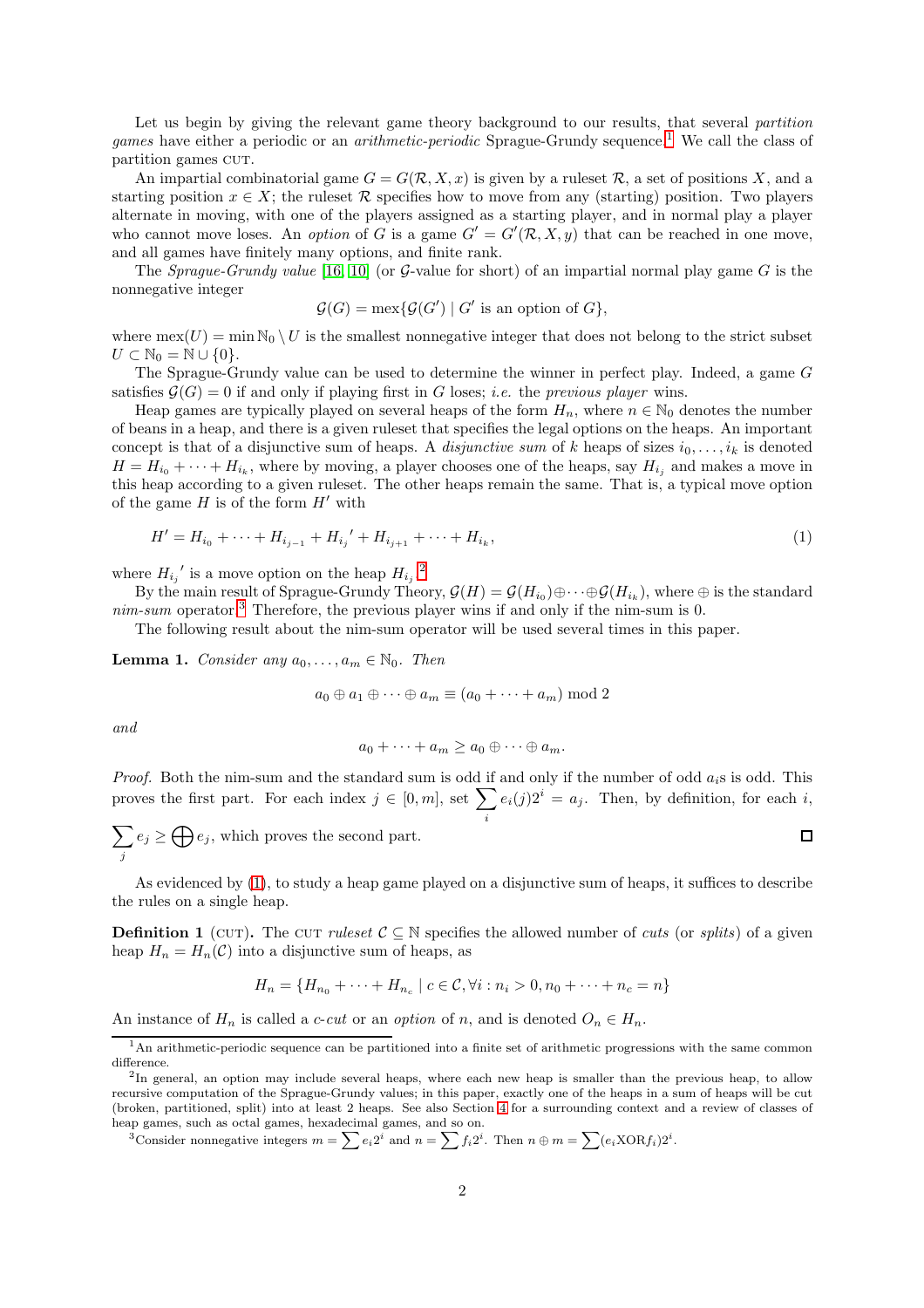That is, by combining Definition [1](#page-1-4) with [\(1\)](#page-1-3), a move consists in splitting one of the heaps in the disjunctive sum H into  $c + 1$  non-empty heaps with  $c \in \mathcal{C}$ , while the other heaps remain the same.<sup>[4](#page-2-0)</sup>

Let us illustrate Definition [1](#page-1-4) with an example. Assume that  $C = \{3, 4\}$ , that is, we can split a heap into either 4 or 5 non-empty heaps. Assume that the initial position is the heap  $H_{13}$ . The first player decides to split it into four heaps, leaving  $H_1 + H_3 + H_3 + H_6$ . The second player has to choose one of those four heaps and split it, which they can only do with  $H_6$ , after which the game ends since no heap can be split anymore. Note that the first player could have chosen to split the heap into four equal heaps of size 3 and one of size 1, which would have ended the game immediately.

In this paper, we find the  $G$ -sequences for several instances of CUT. In Section [2,](#page-3-0) we solve the classes:

- $C \subseteq \text{'odd numbers'}$ ;
- min  $\mathcal{C} > 2$ ;
- $\{1, 2, 3\} \subset C$ :
- $C = \{1, 3, 2k\}, k$  even.

Later, in Section [3,](#page-7-0) we solve several more instances of CUT by adapting a computational testing condition, that we will call the AP-test, summarized in Table [1](#page-15-0) (see also Table [2\)](#page-18-0).

A typical representative of CUT is  $G(\mathcal{C}, \mathbb{N}, H)$ , but we usually omit N since it is understood, and also H, because we will gain knowledge of the Sprague-Grundy values of individual heaps (which then implies knowledge about a disjunctive sums of heaps). In this spirit, we continue to write just  $G(\mathcal{C})$ , and we will return to this notation.

To simplify notation, for the Sprague-Grundy value of a heap  $H_n$  of size  $n \geq 1$ , we will write  $\mathcal{G}(H_n) = \mathcal{G}(n)$ , and for a disjunctive sum of heaps, we write  $H_{n_0} + \cdots + H_{n_k} = (n_0, \ldots, n_k)$  and  $\mathcal{G}(H_{n_0} + \cdots + H_{n_k}) = \mathcal{G}(n_0, \ldots, n_k).$ 

There are several similarities with nim-type games, where only removal is possible. For example, if  $C = N$ , then  $H_{n+1}$  is equivalent with a NIM heap of size n. This follows, because both are normal play impartial games and  $H_n(NIM) \subset H_{n+1}(\mathcal{C})$ , and argue by induction on the Sprague-Grundy values. See also Proposition [17](#page-17-0) in Section [4](#page-14-0) for a more general observation relating to the classical TAKE-AND-BREAK games.

This work was much inspired by in particular two classical combinatorial games, namely GRUNDY'S game [\[10\]](#page-20-1) and couples-are-forever [\[4\]](#page-19-0); see also [\[7\]](#page-19-1). In the first one, a move consists in choosing a heap and splitting it into two heaps of *different* size. The latter one allows to split any heap of size at least three into two heaps. For both games, some extra constraints have been adjoined to the type of possible splits, and no regularities in the G-sequences have yet been observed. Here, we study partition games with no extra constraint than prescribed splitting- or cut-numbers.

NIM-type games on finite rulesets are known as SUBTRACTION [\[3\]](#page-19-2), and it is a folklore result that all such games are periodic (i.e. their Sprague-Grundy sequences  $(\mathcal{G}(H_n))_{n\in\mathbb{N}}$  are periodic). This follows by a simple combinatorial counting argument. For the game CUT, the situation is more varied, and we will encounter both periodic, and arithmetic-periodic games. Some rulesets are not yet fully understood, and in particular the ruleset  $C = \{1, 2\}$  remains a mystery (it does not seem to be arithmetic-periodic); see Section [5.](#page-18-1)

We use the notion of a 'game' in at least two different ways, both depending on the notion of a 'ruleset'. A CUT game that can be enjoyed as a recreational game is a ruleset C together with a heap  $H_n$  of a given size  $n$  (or a disjunctive sum of heaps  $H$ ). On the other hand, a minimal requirement for a strategic understanding of a ruleset is to acquire its G-sequence (*i.e.*  $\mathcal{G}(H_1), \mathcal{G}(H_2), \ldots$ ). One consequence of the G-sequence is that you might be indifferent between two rulesets (independently of the size of a heap). From this perspective it is more natural to think of a game, as its sequence of G-values. The context will decide, and we believe that the word "game" should remain a word without a precise definition, available for use in various contexts; on the other hand, a "ruleset" should always have a well defined meaning.

<span id="page-2-0"></span><sup>&</sup>lt;sup>4</sup>Here C is an *invariant ruleset* in an analogous sense as defined in [\[6\]](#page-19-3) for subtraction games. The term 'invariant' is with respect to the size of the heap, so that if  $c \in \mathcal{C}$  then a c-cut is available for all  $H_n$ , with  $n > c$ . We often think of the sequence of all heap games for a given ruleset  $C$ , as the 'fingerprint' of a game. As it is common in CGT papers, we will deemphazise the actual strategies of how to win individual games, and instead evaluate a game in terms of the sequence of Sprague-Grundy values of all heaps.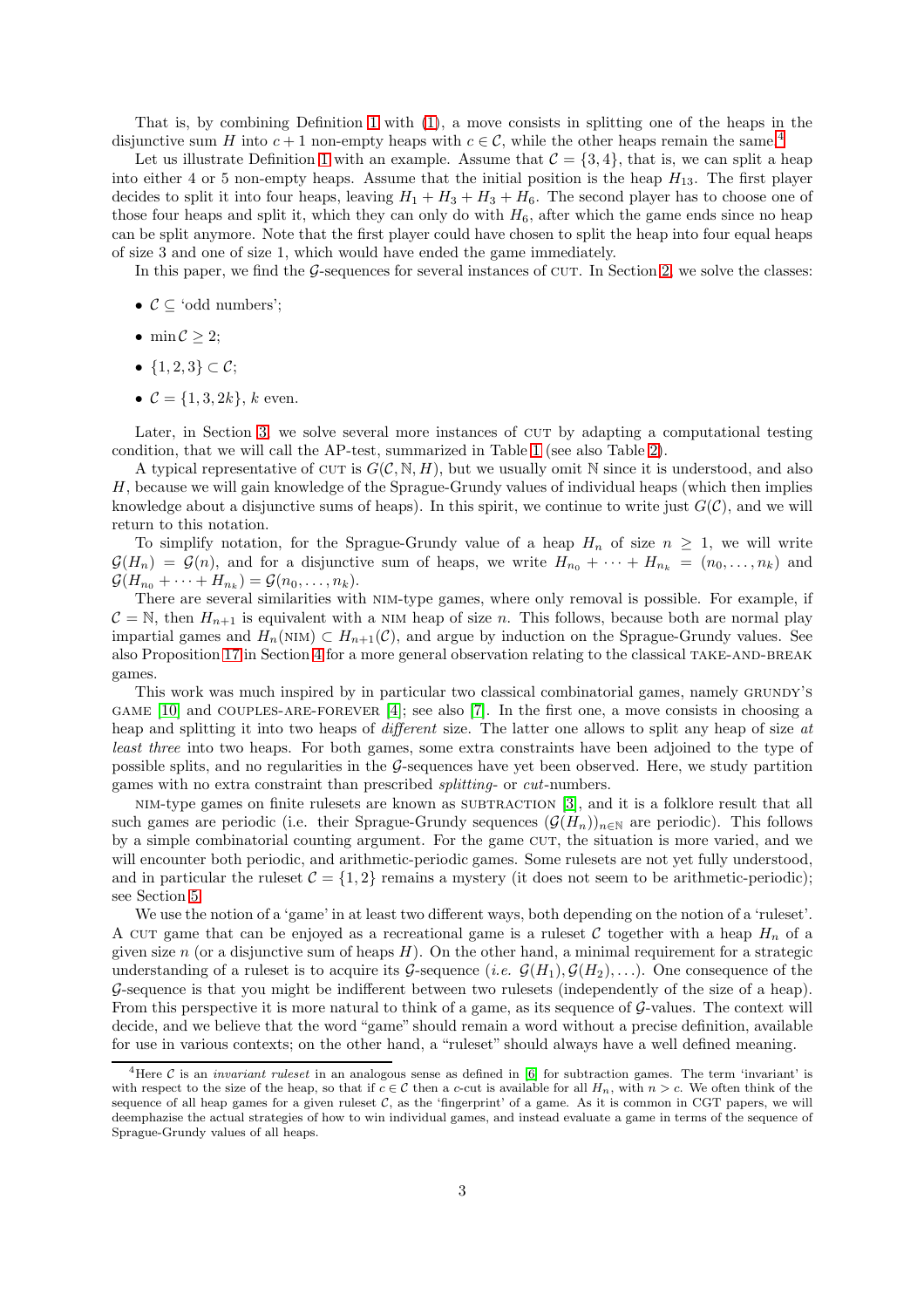In this spirit, and to emphasize the motivation of this paper, we will identify  $G(\mathcal{C})$  with its sequence of Sprague-Grundy values  $\mathcal{G}(H_1), \mathcal{G}(H_2), \ldots$  For example, we write  $G({1}) = 0, 1, 0, 1, \ldots$  (See Proposition [3.](#page-3-1))

We will index the elements in a given set C such that, for all i,  $c_i < c_{i+1}$ .

A well-studied periodicity problem, by Richard Guy, on so-called octal games,<sup>[5](#page-3-2)</sup> does not transfer to the full class of partition games. Indeed, the following lemma establishes that if  $\mathcal C$  contains an even cut-number, the Sprague-Grundy values are unbounded.

<span id="page-3-3"></span>**Theorem 2.** If a rules t C contains an even cut-number, then  $G(\mathcal{C})$  (i.e. its Sprague-Grundy-sequence) is unbounded. In particular, if the smallest even cut-number is  $c \in \mathcal{C}$ , then any arithmetic progression of the form  $x, x + c, x + 2c, \ldots$ , contains no repetition of G-values, and hence it contains infinitely many G-values.

*Proof.* It suffices to show that, for every pair of heaps  $H_{x_1}, H_{x_2}$ , with  $x_1 \neq x_2$  such that  $\mathcal{G}(x_1) = \mathcal{G}(x_2)$ , then  $x_1 \not\equiv x_2 \mod c$ .

Suppose that  $x_1 \equiv x_2 \mod c$ . Then  $x_1 = q_1 c + r$  and  $x_2 = q_2 c + r$  for some  $0 < r \leq c$ ,  $q_1, q_2 \in \mathbb{N}_0$ . Assume without loss of generality that  $x_1 > x_2$ . Thus  $q_1 - q_2 \ge 1$ , and therefore one can c-cut  $H_{x_1}$  to the option  $O_{x_1} = (x_2, q_1 - q_2, \ldots, q_1 - q_2)$ . Since c is even, by the definition of nim-sum,  $\mathcal{G}(O_{x_1}) = \mathcal{G}(x_2)$ , and thus, by definition of the mex-function,  $\mathcal{G}(x_1) \neq \mathcal{G}(x_2)$ .  $\Box$ 

In Section [2,](#page-3-0) we consider several families of partition games (e.g. those where  $1 \notin \mathcal{C}$ , or those with only odd values in  $\mathcal{C}$ ) and prove their pure periodicity or pure arithmetic-periodicity. For the remaining families, many games seem to have a purely arithmetic-periodic behavior. To deal with them, we provide, in Section [3,](#page-7-0) a set of testing conditions whether a game is purely arithmetic-periodic, and apply them to particular instances. In Section [4,](#page-14-0) we give some background on classical games of TAKE-AND-BREAK, such as OCTAL and HEXADECIMAL games. Finally, in Section [5,](#page-18-1) we mention some remaining rulesets  $C$ for which a possible regularity of the G-sequence remains open, as well as other open questions.

## <span id="page-3-0"></span>2 Particular partition games

In this section, we study some specific families of partition games with arithmetic-periodic Sprague-Grundy sequences. The notation  $(m_1, \ldots, m_p)$  (+s) describes the arithmetic-periodic sequence of *period* p and saltus s for which the first p values are  $m_1, \ldots, m_p$ . We write  $(m_i, \ldots, m_j)^k$ , if a subsequence  $(m_i, \ldots, m_j)$  is repeated k times. Thus, for example,  $(0, 1, 2)^2$  (+3) denotes the arithmetic-periodic sequence of period 6 and saltus 3, *i.e.*  $0, 1, 2, 0, 1, 2, 3, 4, 5, 3, 4, 5, ...$ 

As in Theorem [2,](#page-3-3) we will often encounter a unique decomposition of an integer via the division algorithm. For a given divisor (or period)  $p \in \mathbb{N}$ , for any  $n \in \mathbb{N}$ , there exists a unique ordered pair of nonnegative integers  $(q_n, r_n) = (q, r)$  such that  $0 < r \leq p$  and  $n = pq + r<sup>6</sup>$  $n = pq + r<sup>6</sup>$  $n = pq + r<sup>6</sup>$  For consistency we will always use the letters  $q$  and  $r$  with this meaning, sometimes, but not necessarily, indexed to indicate their origin.

We first show that if  $\mathcal C$  contains only odd numbers, including the possibility to split a heap into exactly two heaps, then the G-sequence of  $G(\mathcal{C})$  is purely periodic with period 2.

<span id="page-3-1"></span>**Proposition 3.** Let  $\mathcal{C}$  be a (possibly infinite) ruleset consisting exclusively of odd cut-numbers, with min  $C = 1$ . Then  $G(C) = 0, 1, 0, 1, \ldots$ , i.e.  $G(n) = 0$  if n is odd and  $G(n) = 1$  if n is even.

*Proof.* Note that  $\mathcal{G}(1) = 0$  and  $\mathcal{G}(2) = 1$ , since min  $\mathcal{C} = 1$ .

Suppose that n is odd, and study a generic option of  $H_n$ . The number of heaps in  $O_n$  of odd size must be odd. Therefore the number of heaps of even size is also odd. By induction, this shows that  $\mathcal{G}(O_n)=1.$ 

Suppose next that n is even. The number of heaps of odd size in  $O_n$  must be even, and so the number of heaps of even size must also be even. By induction, this gives the claim for even heap sizes.  $\Box$ 

In this section, and later, we get repeated use of a very simple lemma.

 $5$ Such games allow at must one cut, but it might be combined with various removals; see Section [4](#page-14-0) on class of TAKEand-break.

<span id="page-3-4"></span><span id="page-3-2"></span><sup>&</sup>lt;sup>6</sup>We use the convention  $0 < r \leq p$ , since  $H_1$  is terminal in CUT.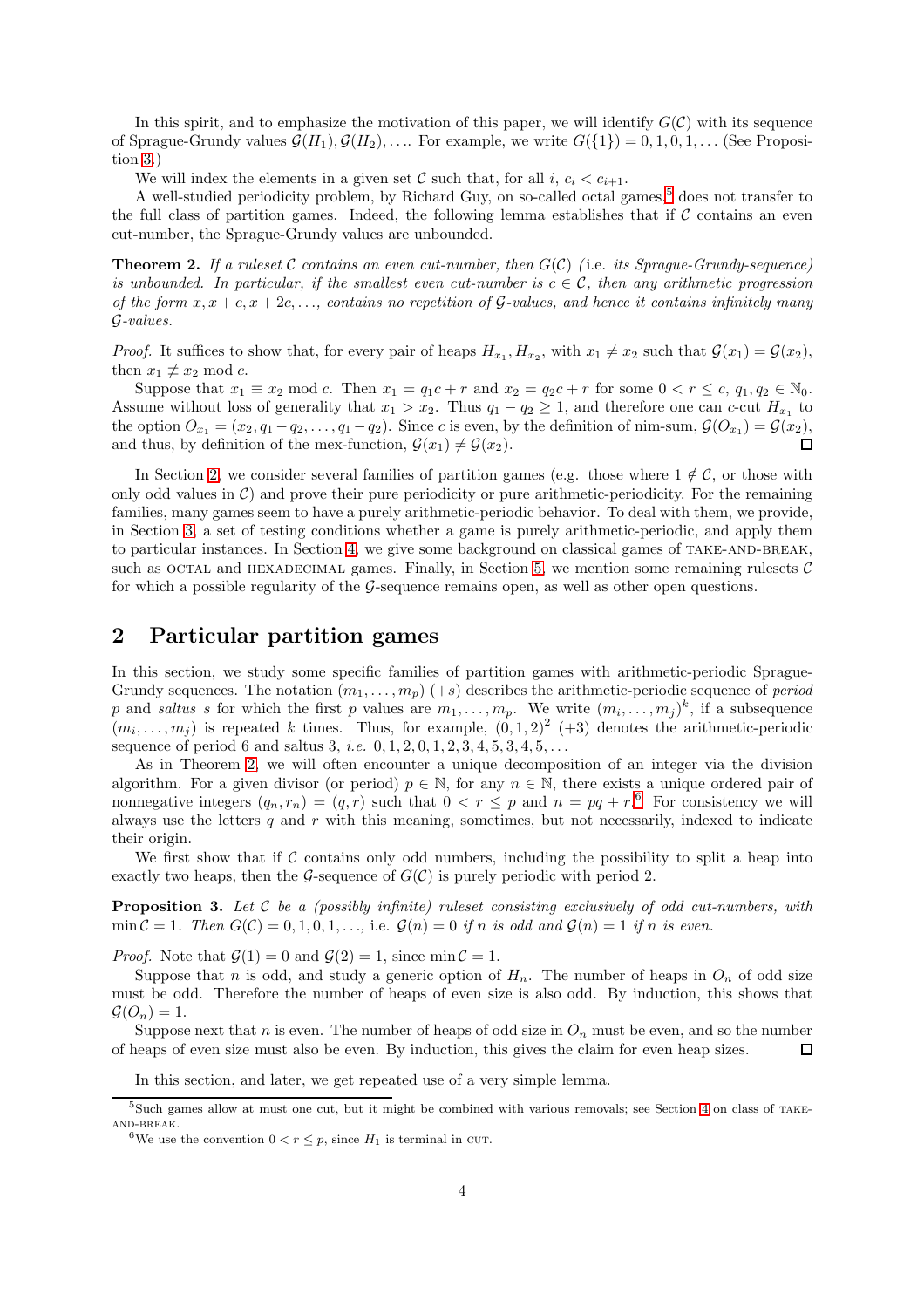<span id="page-4-3"></span>**Lemma 4.** Consider a ruleset C and a disjunctive sum  $h = (k, h_1, \ldots, h_c)$ . If all non-zero G-values can be paired, except for  $\mathcal{G}(k)$ , then  $\mathcal{G}(h) = \mathcal{G}(k)$ . Moreover, if h is a c-cut of  $H_n$ , with  $c \in \mathcal{C}$ , then  $H_n$  has an option with  $\mathcal{G}\text{-value } \mathcal{G}(k)$ .

Proof. Obvious.

This result is useful to prove lower bounds on  $\mathcal{G}\text{-values}$  from given positions. (Especially since the proofs will tend to divide into several cases with similar arguments.) The upper bounds can be proved directly (using Lemma [1\)](#page-1-5), or one can show that the anticipated value cannot have appeared before for smaller heap sizes. In either way, we rely heavily on induction.

In fact, for the upper bounds, an extension of Lemma [1](#page-1-5) will prove useful. It reveals a general property of a combination of the division algorithm and the nim-sum.

<span id="page-4-2"></span>**Lemma 5.** Let  $h = (h_0, \ldots, h_c)$  be a c-cut of  $n = qp + r$ ,<sup>[7](#page-4-0)</sup> and where, for all i,  $h_i = pq_i + r_i$ . If  $c \geq p$ , then  $\bigoplus^m$  $i=0$  $q_i \neq q$ .

*Proof.* By way of contradiction, suppose that  $q = q_0 \oplus \cdots \oplus q_m$ .

Since  $\sum_i h_i = n$ , we have

<span id="page-4-1"></span>
$$
\sum_{i=0}^{c} (q_i c + r_i) = qc + r.
$$

Note that  $r \equiv \sum_{n=1}^{c}$  $i=0$  $r_i \pmod{c}$  forces  $r \leq \sum_{i=1}^{c}$  $i=0$  $r_i$ , and hence  $\sum^c$  $i=0$  $q_i \leq q$ .

By combining this with the assumption and Lemma [1,](#page-1-5) we get  $q = \bigoplus^{c}$  $i=0$  $q_i \leq \sum^c$  $i=0$  $q_i \leq q$ , and hence

$$
\bigoplus_{i=0}^{c} q_i = \sum_{i=0}^{c} q_i.
$$
\n
$$
(2)
$$

But then  $c \geq p$  gives a contradiction. Namely, by [\(2\)](#page-4-1) and for all i,  $r_i > 0$ , we get  $r = \sum_{i=1}^{c}$  $r_i > c \geq p$ ,  $i=0$  $\Box$ which contradicts the definition of  $r \leq p$ .

First, we study partition games, where a heap splits into at least three heaps. In this case, optimal play is reduced to using only  $2 \leq c_1 = \min \mathcal{C}$ , and the Sprague-Grundy sequence is purely arithmeticperiodic with period  $c_1$  and saltus 1. Here, a cut-set may be infinite. For example, if  $c_1 = 2$ , we prove that  $G(\mathcal{C}) = 0, 0, 1, 1, \ldots$  Let r be the smallest positive integer congruent with n (mod  $c_1$ ). We show that for all heaps  $H_n$ ,  $\mathcal{G}(n) = \frac{n-r}{c_1} = \left\lfloor \frac{n-1}{c_1} \right\rfloor$  $\overline{c_1}$ .

<span id="page-4-4"></span>**Proposition 6.** Consider a (possibly infinite) ruleset C with  $c_1 = \min C \ge 2$ . Then,  $G(C) = (0)^{c_1} (+1)$ .

*Proof.* We want to prove that for every positive integer n,  $\mathcal{G}(n) = q$ , where  $n = c_1q + r$ . Clearly  $G(1) = G(2) = 0$ . Assume the statement holds for all  $n' < n$ . By  $c_1 = \min C$ , Lemma [5](#page-4-2) gives that there is no option  $O_n$  with  $\mathcal{G}(O_n) = q$ .

It remains to prove that  $H_n$  has an option of G-value g for all  $g \leq q-1$ . There are two cases:

- 1. If  $c_1$  is even, then, for each integer  $g \leq q-1$ , let  $O_n = (gc_1 + r, q g, \ldots, q g)$  be a  $c_1$ -cut (with  $c_1$  copies of  $H_{q-q}$ ). Here Lemma [4](#page-4-3) applies, but we give the details since it is the first occurrence of the lemma. This is an option of  $H_n$ , since  $gc_1 + r + (q - g)c_1 = qc_1 + r = n$ . Furthermore,  $\mathcal{G}(O_n) = \mathcal{G}(gc_1+r) \oplus (c_1 \otimes \mathcal{G}(q-g)) = g \oplus 0 = g$ , since by induction  $\mathcal{G}(gc_1+r) = g$  and by  $c_1$  even.
- 2. If c<sub>1</sub> is odd, for each G-value  $g \leq q-1$ , we define a c<sub>1</sub>-cut  $O_n$ , such that  $\mathcal{G}(O_n) = g$ . We have two subcases:

<span id="page-4-0"></span><sup>&</sup>lt;sup>7</sup>That is, h is a  $(c+1)$ -partition of n.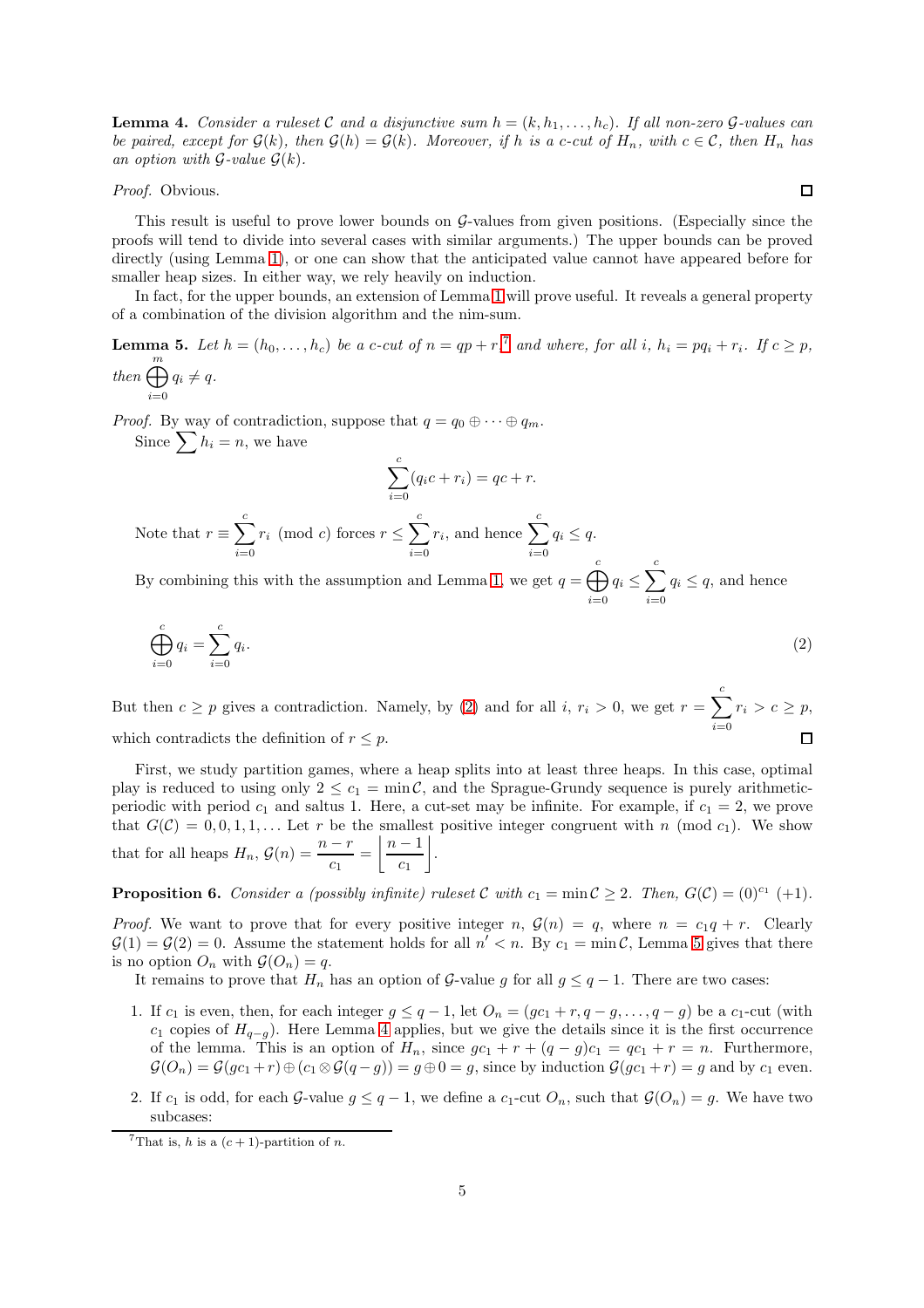2.1 If  $q - g - 1$  is even, let

$$
h_0 = gc_1 + r
$$
  
\n
$$
h_j = \frac{1}{2}(q - g - 1)c_1 + 1 \quad \text{for } j = 1, 2
$$
  
\n
$$
h_j = 1 \quad \text{for } 3 \le j \le c_1
$$

Then  $O_n = (h_0, \ldots, h_{c_1})$  is an option of  $H_n$  since  $h_1 = h_2$  are non-negative integers, since  $q - g$  is odd. Apply Lemma [4,](#page-4-3) using  $\mathcal{G}(gc_1 + r) = g$  by induction and  $\mathcal{G}(1) = 0$ .

2.2 If  $q - q - 1$  is odd, let

$$
h_0 = gc_1 + r
$$
  
\n
$$
h_j = \frac{1}{2}((q - g - 1)c_1 + 1)
$$
 for  $j = 1, 2$   
\n
$$
h_j = 2
$$
 for  $j = 3$   
\n
$$
h_j = 1
$$
 for  $4 \le j \le c_1$ 

Apply Lemma [4](#page-4-3) on  $O_n = (h_0, \ldots, h_{c_1}),$  using  $\mathcal{G}(1) = \mathcal{G}(2) = 0$ , and that, by induction  $\mathcal{G}(qc_1 + r) = q$ . (If  $c_1 = 3$ , then omit the last item.)

This proves that there is an option with G-value g for all  $0 \leq g < q$ , and thus  $\mathcal{G}(n) \geq q$ . Together with [\(2\)](#page-4-1), we obtain, for all  $n, \mathcal{G}(n) = q$ .  $\Box$ 

Next, we study partition games for which the players can split a heap into two, three or four heaps. In this case, even if the players are allowed to split a heap into more than four heaps, then the  $\mathcal G$ -sequence is purely arithmetic-periodic with period 1 and saltus 1.

<span id="page-5-1"></span>**Proposition 7.** Let C be a (possibly infinite) ruleset with  $\{1,2,3\} \subseteq \mathcal{C}$ . Then, for all heaps  $H_n$ ,  $\mathcal{G}(n)$  =  $n-1$ .

*Proof.* For base cases,  $\mathcal{G}(1) = 0$  and  $\mathcal{G}(2) = 1$ .

Apply Lemma [5](#page-4-2) with  $p = 1$ ,  $r = 1$ ,  $n - 1 = q$ . Hence there is no option of n of G-value  $n - 1$ .

To prove that  $\mathcal{G}(n) \geq n-1$ , we must find an option  $O_n$  with  $\mathcal{G}(O_n) = g$ , for all  $g < n-1$ . The 1-cut  $O_n = (1, n-1)$ , satisfies  $\mathcal{G}(O_n) = n-2$  by induction. Otherwise, let  $g < n-2$ , and apply Lemma [4.](#page-4-3) There are four cases depending on the parities of n and  $q \leq n-3$ . If n and q have the same parity, we use a 3-cut, and otherwise a 2-cut. In all cases, we may use that, by induction,  $\mathcal{G}(O_n) = \mathcal{G}(q+1) = q$ .

| $g \text{ odd } \left( g+1,1,\frac{n-g-2}{2},\frac{n-g-2}{2} \right) \left( g+1,\frac{n-g-1}{2},\frac{n-g-1}{2} \right)$<br>$g \text{ even } \left  \left( g+1, \frac{n-g-1}{2}, \frac{n-g-1}{2} \right) \right  \left( g+1, 1, \frac{n-g-2}{2}, \frac{n-g-2}{2} \right)$ |  | $n$ odd | $n$ even |
|---------------------------------------------------------------------------------------------------------------------------------------------------------------------------------------------------------------------------------------------------------------------------|--|---------|----------|
|                                                                                                                                                                                                                                                                           |  |         |          |
|                                                                                                                                                                                                                                                                           |  |         |          |

Altogether,  $G(n) = \max({0, ..., n-2}) = n-1$ .

Finally, we study finite partition games, namely the CUT class where a player can split a heap into 2, 4 or  $2k + 1$  heaps, where  $k \ge 1$  is a given game parameter (note that this includes the game  $G(1, 2, 3)$ . In this case, the Sprague-Grundy sequence is purely arithmetic-periodic with period 2k and saltus 2. For example, if  $k = 2$ , then  $G(1, 3, 4) = 0, 1, 0, 1, 2, 3, 2, 3, \ldots$  In general, we prove that  $\mathcal{G}(n) = 2 \left\lfloor \frac{n}{2k} \right\rfloor$  $+1 - (n \mod 2).$ 

<span id="page-5-0"></span>**Proposition 8.** For any given  $k \in \mathbb{N}$ , let  $\mathcal{C} = \{1,3,2k\}$ . Then,  $G(\mathcal{C}) = (0,1)^k (+2)$ .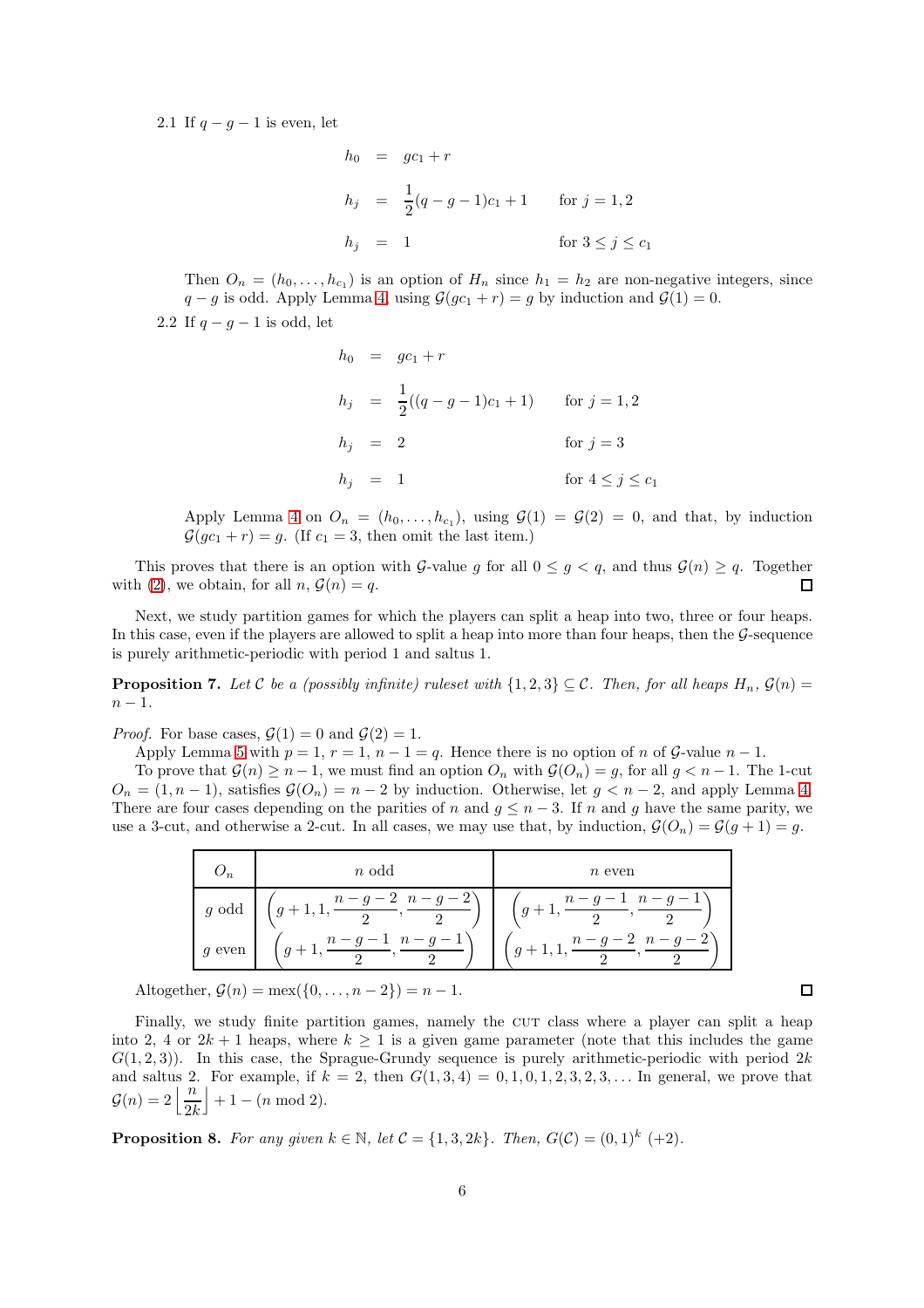*Proof.* Given  $k \in \mathbb{N}$ , we must show that the period is  $p = 2k$ . Hence, for any heap  $H_n$ , define integers q, r by  $n = 2kq + r, 0 < r \leq 2k$ .

More precisely, we prove that, for all heaps  $H_n$ ,  $\mathcal{G}(n) = 2q + 1 - (r \mod 2)$ .

Note that (for any k),  $\mathcal{G}(1) = 0$  (q = 0 and r = 1) and  $\mathcal{G}(2) = 1$  (q = 0, r = 2). Consider  $n \geq 3$ . We show first that  $\mathcal{G}(n) \leq 2q + 1 - (r \mod 2)$ .

If  $\mathcal{G}(n) > 2q + 1 - r \pmod{2}$ , then  $H_n$  must have an option  $O_n$  with  $c \in \mathcal{C}$  such that  $\mathcal{G}(O_n)$  $2q + 1 - (r \mod 2).$ 

In case  $c = 2k$ , assume that there is a c-cut  $O_n = (n_{q_0}, \ldots, n_{q_c})$ , with

$$
2kq + r = n = \sum_{i=0}^{c} (2kq_i + r_i) = 2k \sum_{i=0}^{c} q_i + \sum_{i=0}^{c} r_i.
$$

Then Lemma [5](#page-4-2) applies with  $p = 2k$ , so  $q \neq q_0 \oplus \cdots \oplus q_c$ . Now,

$$
2q + (1 - r \bmod 2) = \mathcal{G}(O_n) \tag{3}
$$

$$
=\bigoplus_{i=0}^{c} \mathcal{G}(n_{q_i})
$$
\n(4)

<span id="page-6-0"></span>
$$
=\bigoplus_{i=0}^{c} (2q_i + (1 - r_i \bmod 2))
$$
\n(5)

<span id="page-6-1"></span>
$$
=2\bigoplus_{i=0}^{c}q_i+\bigoplus_{i=0}^{c}(1-r_i \bmod 2),\tag{6}
$$

The equality [\(4\)](#page-6-0) holds by induction and [\(6\)](#page-6-1) holds since 2 is a power of 2, and since, for all  $i$ ,  $(r_i \mod 2) < 2$ . By combining  $q \neq q_0 \oplus \cdots \oplus q_c$  with r mod  $2 = \bigoplus^c$  $i=0$  $r_i$  mod 2, this gives a contradiction. Therefore assume  $c \in \{1, 3\}$ . Then, by [\(6\)](#page-6-1)

$$
1 - r \mod 2 = \bigoplus_{i=0}^{c} (1 - r_i \mod 2)
$$
\n(7)

$$
= \left(\bigoplus_{i=0}^{c} r_i \bmod 2\right) \tag{8}
$$

$$
= r \bmod 2 \tag{9}
$$

Equality [\(8\)](#page-6-2) holds since c is odd, and [\(9\)](#page-6-3) holds by  $\sum_{i=1}^{c} r_i = r$ , a contradiction.

Thus, there is no option of  $H_n$  with  $\mathcal{G}\text{-value } 2q + (1 - r \mod 2)$ .

We now prove that, from a heap  $H_n$  of  $n = 2kq + r$  counters, there is an option of any G-value smaller than  $2q + (1 - r \mod 2)$ . Lemma [4](#page-4-3) applies, but we give full details since the desired options vary a bit depending on various parities. There are two cases, depending on the parity of r.

- 1. If r is odd, then  $2q + (1 r \mod 2) = 2q$ , and
	- 1.1 for each integer  $x \in [0, q-1]$ ,

<span id="page-6-3"></span><span id="page-6-2"></span>
$$
O_n = (2kx + r, q - x, \dots, q - x)
$$

is an option of  $H_n$ , obtained by a 2k-cut. By induction,  $\mathcal{G}(O_n) = 2x$ , which gives the even  $\mathcal{G}\text{-values in }[0, 2q-2].$ 

1.2 if  $r = 1$ , for each integer  $x \in [1, q-1]$ ,

$$
O_n = (2kx, 1, (q-x)k, (q-x)k)
$$

is an option of  $H_n$ , obtained by a 3-cut. By induction,  $\mathcal{G}(O_n) = 2x - 1$ , which gives the odd G-values in  $[1, 2q-3]$ , and the value  $2q-1$  is obtained by the option  $O_n = (2kq, 1)$ .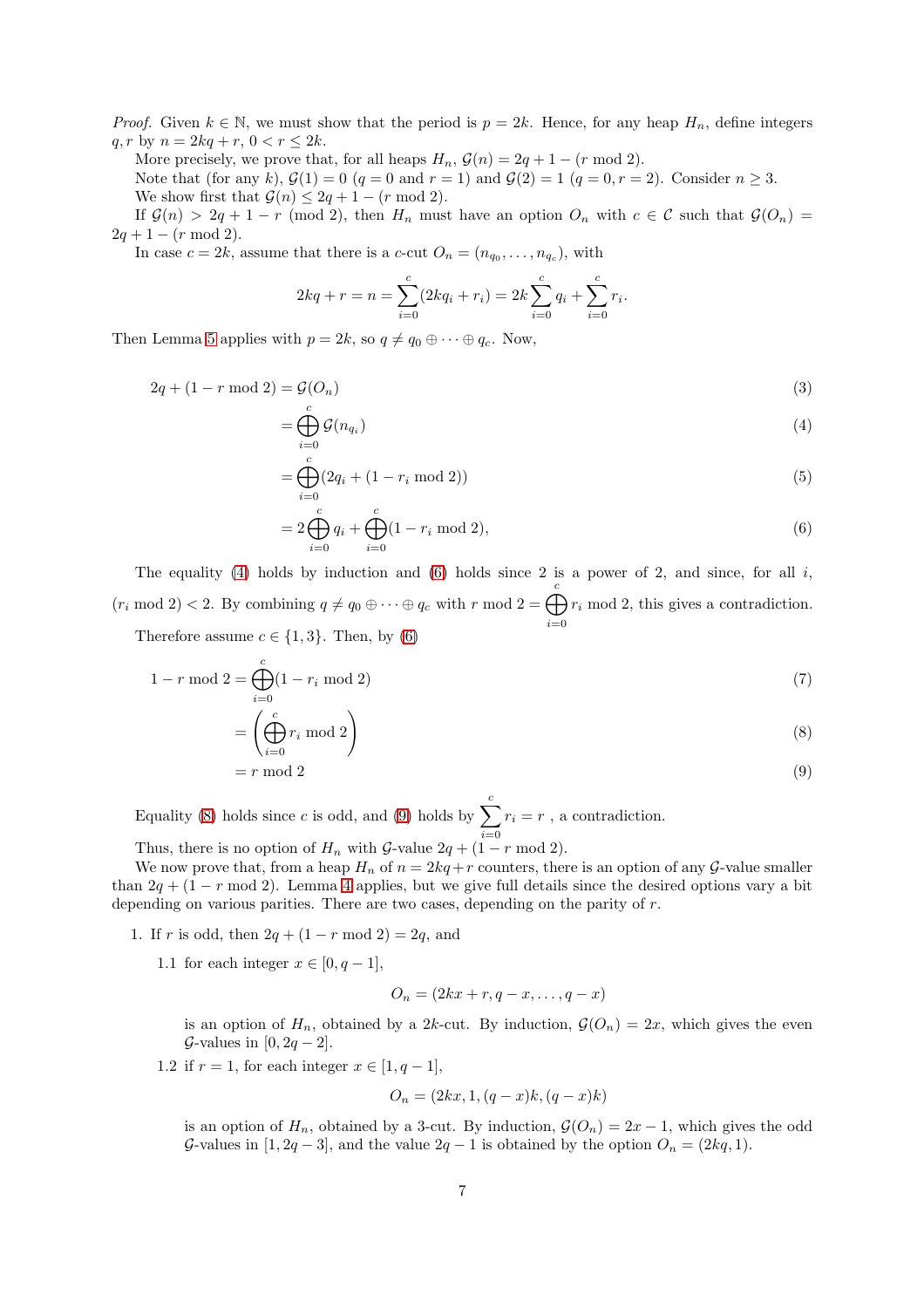1.3 if  $r \geq 3$ , for each integer  $x \in [0, q-1]$ ,

$$
O_n = (2kx + r - 1, 1, (q - x)k, (q - x)k)
$$

is an option of  $H_n$ , obtained by a 3-cut. By induction,  $\mathcal{G}(O_n) = 2x + (r \mod 2) = 2x + 1$  since r is odd, which gives the odd  $\mathcal{G}\text{-values}$  in [1, 2q – 1].

Altogether, this implies  $\mathcal{G}(n) \geq 2q$ , if r is odd.

- 2. If r is even, then  $2q + (1 r \mod 2) = 2q + 1$ , and
	- 2.1 for each integer  $x \in [0, q-1]$ ,

$$
O_n = (2kx + r + 1, q - x, \dots, q - x)
$$

is an option of  $H_n$ , obtained by a 2k-cut. By induction,  $\mathcal{G}(O_n) = 2x + 1$ , which gives the odd  $\mathcal{G}\text{-values in }[1, 2q-1].$ 

2.2 for each integer  $x \in [0, q-1]$ ,

$$
O_n = (2kx + r, 1, (q - x)k, (q - x)k)
$$

is an option of  $H_n$  obtained by a 3-cut. By induction,  $\mathcal{G}(O_n) = 2x$ , which gives the even G-values in  $[0, 2q-2]$ , and the value  $2q$  is obtained by the option  $O_n = (2kq + r, 1)$ .

Thus  $\mathcal{G}(n) \geq 2q + 1$ , for even r.

Hence, for all heaps  $H_n$ ,  $\mathcal{G}(n) = 2q + 1 - (r \mod 2)$ .

Note that when  $k = 1$ , Proposition [8](#page-5-0) gives the same result as Proposition [7](#page-5-1) when  $k = 3$  (and as such,  $C = \{1, 2, 3\}.$ 

The above results cover a large range of partition games, but in remaining cases we were not able to have direct proofs. Yet, many of them seem to be well-behaved. The next section is devoted to building a test that allows us to prove (using a small number of computations) that a given game is purely arithmetic-periodic. We then use this test to prove that some games have a purely arithmetic-periodic Sprague-Grundy sequence.

## <span id="page-7-0"></span>3 An arithmetic-periodicity test for partition games

The purpose of this section is to provide an explicit tool to verify if a partitioning game is purely arithmetic-periodic by computing a small number of initial G-values. Similar results are known as the  $SUBTRACTION, OCTAL and HEXADECIMAL periodicity tests (see Section 4.2, Theorem 16 and [13]), in the$  $SUBTRACTION, OCTAL and HEXADECIMAL periodicity tests (see Section 4.2, Theorem 16 and [13]), in the$  $SUBTRACTION, OCTAL and HEXADECIMAL periodicity tests (see Section 4.2, Theorem 16 and [13]), in the$  $SUBTRACTION, OCTAL and HEXADECIMAL periodicity tests (see Section 4.2, Theorem 16 and [13]), in the$  $SUBTRACTION, OCTAL and HEXADECIMAL periodicity tests (see Section 4.2, Theorem 16 and [13]), in the$  $SUBTRACTION, OCTAL and HEXADECIMAL periodicity tests (see Section 4.2, Theorem 16 and [13]), in the$  $SUBTRACTION, OCTAL and HEXADECIMAL periodicity tests (see Section 4.2, Theorem 16 and [13]), in the$ latter case concerning pure arithmetic-periodicity. Recall that for octal, the number of computations to prove the periodicity is in the range of twice the period, whilst it takes at least 7 times the period to prove the arithmetic-periodicity of HEXADECIMAL (together with a couple of additional tests). For (finite) subtraction, the range of computations is given by the sum of the period and the highest number in the subtraction set. We review this development in Section [4.](#page-14-0)

In Section [3.1,](#page-7-1) we prove that computing at most the first  $4p$  values of the G-sequence (where p is the expected period, which should be determined by a blind computation) is enough to prove pure arithmetic-periodicity. We will also show that in some cases (depending on  $\mathcal{C}$ ), the first 3p values are even sufficient (Section [3.2\)](#page-12-0).

### <span id="page-7-1"></span>3.1 The AP-test

In this section, we describe a test that will be used to verify if a given partition game, on a finite ruleset, is purely arithmetic-periodic.

**Definition 2** (Arithmetic-Periodic Test). Consider a partition game on a finite ruleset  $\mathcal{C}$ , and a single heap  $H_n$ , with  $n \in \mathbb{N}$ . Suppose there exists a smallest positive integer p and a power of two  $s = 2^t$ ,  $t \in \mathbb{N}_0$ , with  $1 \leq s \leq p$ , such that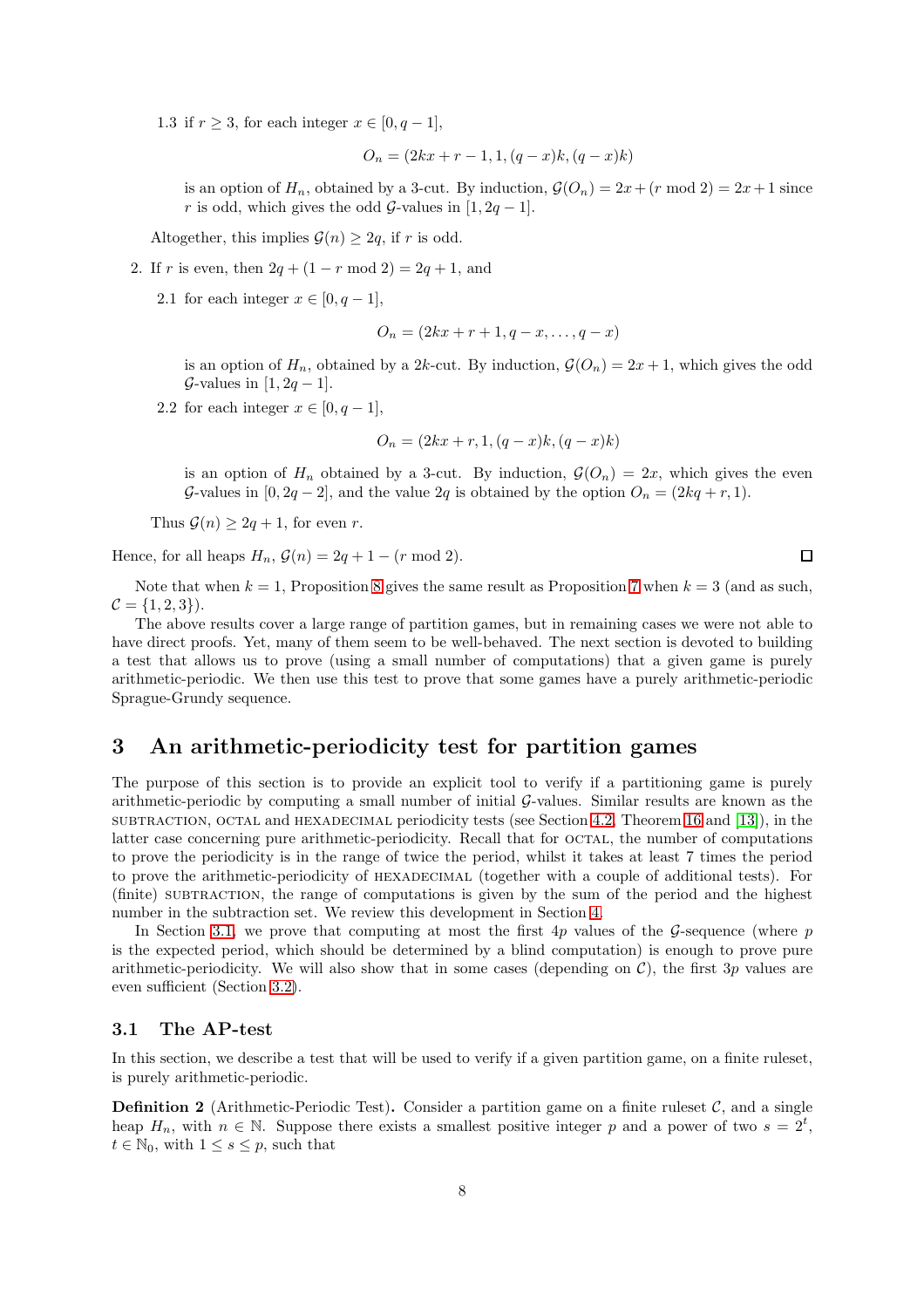AP1: if  $n \leq 3p$  then  $\mathcal{G}(n+p) = \mathcal{G}(n) + s$ , AP2:  $\{\mathcal{G}(n) \mid n \leq p\} = \{0, 1, \ldots, s - 1\}$ , and

AP3: if  $n \in [3p+1, 4p]$  then  $\forall g \in [0, s-1] \exists c$ -cut  $O_n$  with  $2 \le c \in \mathcal{C}$  such that  $\mathcal{G}(O_n) = g$ .

Then the Arithmetic-Periodicity Test is  $(p, t)$ -verified for ruleset C, and we write  $AP(C) = (p, t)$ .

The first two conditions are rather standard to prove the periodicity of TAKE-AND-BREAK games; similar conditions are required in the SUBTRACTION periodicity, OCTAL periodicity and HEXADECIMAL arithmetic-periodicity tests (see Section [4](#page-14-0) for more discussion on this). However, contrary to those (when applicable), we require the saltus to be a power of two in order to prove arithmetic-periodicity. The third condition seems more unusual, and is used for the base case of the proof. We will see in the next subsection that, for some rulesets, the third condition AP3 can be directly deduced from AP1 and AP2, which suggests that there could be a periodicity test closer to the existing tests for subtraction, octal and hexadecimal games. We now state the main result of this section.

<span id="page-8-6"></span>**Theorem 9.** Suppose that  $AP(C) = (p, t)$ , where  $\max C \leq 4p$ . Then  $G(C)$  is arithmetic-periodic with period p and saltus  $2^t$ , i.e. for all heaps  $H_n$ ,  $\mathcal{G}(n+p) = \mathcal{G}(n) + 2^t$ .

In other words, if a partitioning game verifies the AP-test, then it is purely arithmetic-periodic. Note that both in the definition of the AP-test as well as in the main theorem, the saltus of the  $\mathcal G$ -sequence is a power of 2. The bound  $\max \mathcal{C} \leq 4p$  ensures that AP3 applies as a base case for induction.

In order to prove this result, we use a couple of lemmas. As before, we will frequently make use of the fact that for every heap  $H_n$ , and a given period p, there exists a unique pair  $(q, r) = (q_n, r_n)$  such that  $n = pq + r$  with  $q \in \mathbb{N}_0$  and  $0 < r \leq p$ . The next result gives the closed formula corresponding to a purely arithmetic-periodic  $G$ -sequence. (It applies to CUT, but also any other ruleset.)

<span id="page-8-1"></span>**Lemma 10.** Consider any heap game. Suppose there exists a period p, a saltus s, with, for all  $n > p$ ,  $\mathcal{G}(n) = \mathcal{G}(n-p) + s$ . Then, for all  $n > 0$ ,  $\mathcal{G}(n) = sq_n + \mathcal{G}(r_n)$ .

*Proof.* For all  $1 \le n \le p$ ,  $n = r$  with  $q = 0$ , and hence, as a base case,  $\mathcal{G}(n) = \mathcal{G}(r)$ . Let  $n = pq + r > p$ . The *G*-value of  $H_n$  is

$$
G(n) = G(n-p) + s
$$
  
= 
$$
G(p(q-1) + r) + s
$$
  
= 
$$
s(q-1) + G(r) + s
$$
  
= 
$$
sq + G(r),
$$
 (10)

<span id="page-8-4"></span><span id="page-8-3"></span><span id="page-8-2"></span><span id="page-8-0"></span> $\Box$ 

where  $(10)$  is by induction.

One nice consequence of Lemma [10](#page-8-1) is that the G-values decompose, provided that the saltus is a power of 2, and this simple result outlines our approach.

<span id="page-8-5"></span>**Lemma 11.** Consider a ruleset C and a disjunctive sum of heaps  $H = (h_0, \ldots, h_c)$ . Suppose that Lemma [10](#page-8-1) is satisfied, with  $h_i \leq n$ , for all  $0 \leq i \leq c$ , and with the two additional constraints

•  $s = 2^t, t \in \mathbb{N}_0,$ 

• 
$$
\mathcal{G}(n) < s
$$
 for all  $1 \leq n \leq p$ .

Then

<span id="page-8-7"></span>
$$
\mathcal{G}(H) = (q_0 \oplus \cdots \oplus q_c)s + \mathcal{G}(r_0) \oplus \cdots \oplus \mathcal{G}(r_c),
$$
\n(11)

where for all i,  $(q_i, r_i) = (q_{h_i}, r_{h_i}).$ 

Proof.

$$
\mathcal{G}(H) = \mathcal{G}(q_0 p + r_0, \dots, q_c p + r_c) \tag{12}
$$

$$
= \mathcal{G}(q_0 p + r_0) \oplus \cdots \oplus \mathcal{G}(q_c p + r_c) \tag{13}
$$

$$
= (q_0s + \mathcal{G}(r_0)) \oplus \cdots \oplus (q_c s + \mathcal{G}(r_0))
$$
\n<sup>(14)</sup>

$$
= (q_0 \oplus \cdots \oplus q_c)s + \mathcal{G}(r_0) \oplus \cdots \oplus \mathcal{G}(r_c),
$$
\n<sup>(15)</sup>

where [\(13\)](#page-8-2) is by Sprague-Grundy theory, [\(14\)](#page-8-3) is by Lemma [10,](#page-8-1) and [\(15\)](#page-8-4) is by the two constraints.  $\Box$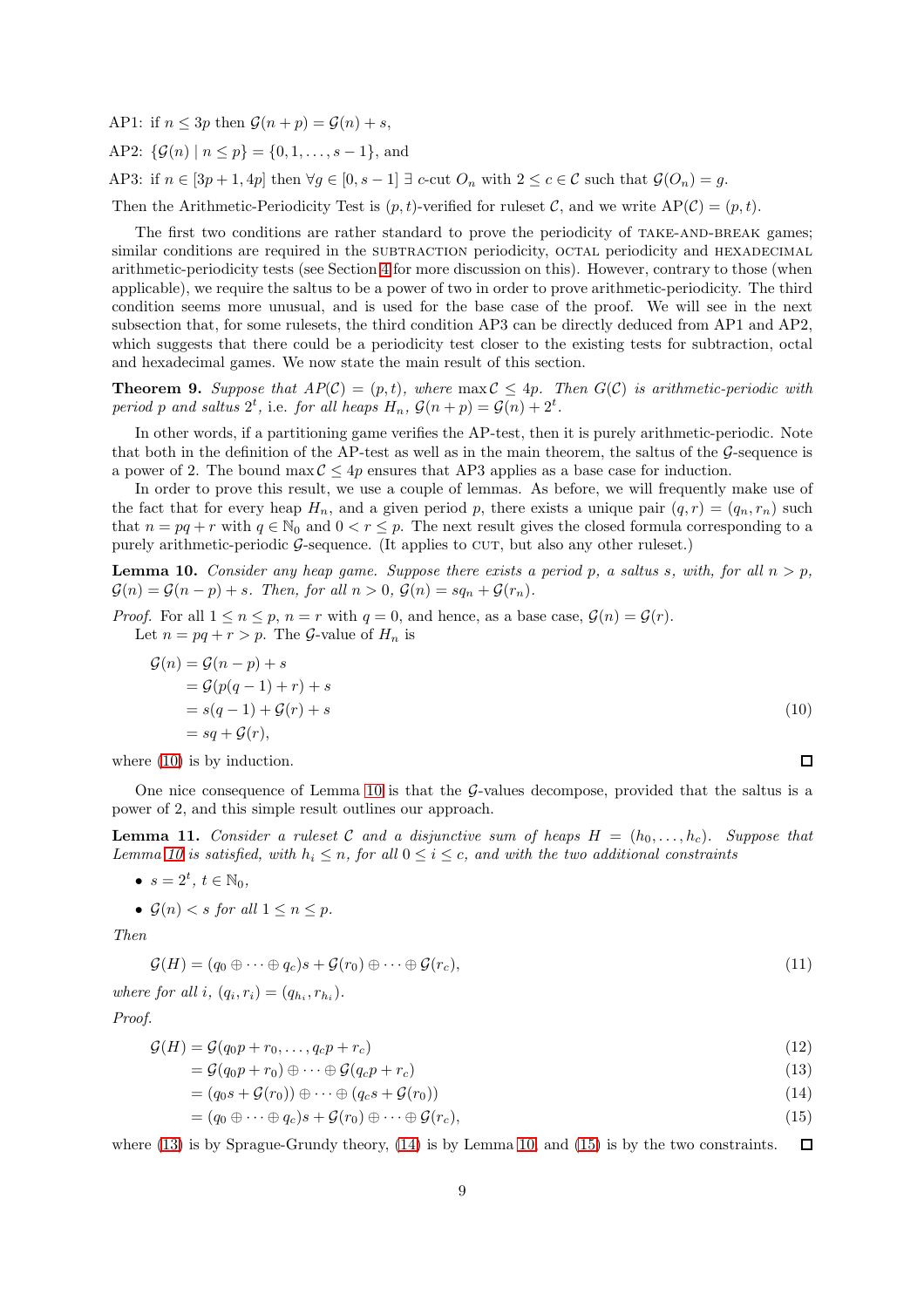Lemma [11](#page-8-5) becomes useful in proving that the AP-test implies arithmetic-periodicity by providing invariance of G-values along arithmetic progressions of heap sizes. Namely the remainder part of the heap sizes in specified options can remain the same, whereas selected parts of the dividend part can be cancelled out, in a similar sense as in Lemma [4.](#page-4-3) This observation will appear a couple of times in the proof of Theorem [9.](#page-8-6) This theorem will be proved by induction, with a rather technical base case, which will make use of the condition  $c_k \geq 2$  in AP3. We consider a part of this base case in the following lemma.

<span id="page-9-0"></span>**Lemma 12.** Let  $C = \{c_1, \ldots, c_k\}$  be a ruleset with  $c_k \geq 2$  such that  $AP(C) = (p, t)$ , with  $s = 2^t$ ,  $t \in \mathbb{N}_0$ . Then for each  $H_n$  with

- 1.  $n \in [3p+1, 4p]$  and for each G-value  $g \in [0, 2s-1]$ , there is an option  $O_n = (h_0, \ldots, h_c)$ , with  $c \geq 2$ such that  $\mathcal{G}(O_n) = q$ .
- 2.  $n \in [2p+1,3p]$  and for all  $\mathcal{G}\text{-values } q \in [0,s-1]$ , there is an option  $O_n = (h_0,\ldots,h_c)$ , with  $c \geq 2$ such that  $\mathcal{G}(O_n) = q$ .

*Proof.* Case 1: Let  $H_n$  be such that  $n = 3p + r_n \in [3p + 1, 4p]$  and let  $g \in [0, 2s - 1]$ . AP3 implies that for each  $g \in [0, s-1]$ , there is an option  $O_n$  such that  $\mathcal{G}(O_n) = g$ .

By the conditions AP1 and AP2, Lemma [10](#page-8-1) gives that  $\mathcal{G}(n) = 3s + \mathcal{G}(r_n)$  and hence, by the mex rule, for each  $g \in [s, 2s - 1]$ , there is an option  $O_n$  such that  $\mathcal{G}(O_n) = g$ . Therefore, if  $1 \notin \mathcal{C}$ , there is nothing to prove. Consequently, it suffices to prove that if  $1 \in \mathcal{C}$ , and  $O_n = (h_0, h_1)$  is an option of n obtained by a 1-cut, then  $\mathcal{G}(O_n) \notin [s, 2s - 1]$ .

Assume  $1 \in \mathcal{C}$  and consider the 1-cut  $O_n = (h_0, h_1)$ . There exist four unique nonnegative integers  $q_0, r_0, q_1, r_1$  such that  $0 < r_0, r_1 \leq p$  and  $O_n = (q_0 p + r_0, q_1 p + r_1)$ . As  $O_n$  is an option of n we have

$$
(q_0 + q_1)p + r_0 + r_1 = n = 3p + r
$$

which gives

$$
r_0 + r_1 - r = (3 - q_0 - q_1)p.
$$

As  $0 \le q_0 + q_1 \le 3$  and  $r_0 + r_1 \le 2p$ , we have on one hand  $0 \le r_0 + r_1 - r < 2p$  and on the other hand  $r_0 + r_1 - b \equiv 0 \pmod{p}$ . Hence  $r_0 + r_1 - b \in \{0, p\}$ . If it equals 0 then  $q_0 + q_1 = 3$ , and otherwise  $q_0 + q_1 = 2$ . Without loss of generality the possible values for  $q_0, q_1$  and  $q_0 \oplus q_1$  are summarized in the following table:

| $q_0$ | $q_1$ | $q_0 \oplus q_1$ |
|-------|-------|------------------|
| 0     |       | 2                |
|       |       | 3                |
|       |       | н                |
|       |       |                  |

In particular,  $q_0 \oplus q_1 \neq 1$ . And, by Lemma [11,](#page-8-5) property [\(11\)](#page-8-7) we have that

$$
\mathcal{G}(O_n)=(q_0\oplus q_1)s+\mathcal{G}(r_0)\oplus \mathcal{G}(r_1)\notin [s,2s-1],
$$

since s is a power of two and  $\mathcal{G}(r_0), \mathcal{G}(r_1) < s$ .

Case 2: Let  $n \in [2p+1, 3p]$  and  $g \in [0, s-1]$ , and let  $n' = n + p \in [3p+1, 4p]$  and  $g' = g + s \in [s, 2s-1]$ . By the first part of the proof, we know that there is an option of  $H_{n'}$ ,

$$
O_{n'} = (q_{0,n'}p + r_{0,n'}, \ldots, q_{m,n'}p + r_{m,n'})
$$

such that  $m \geq 2$  and  $\mathcal{G}(O_{n'}) = g'$ . Let  $N = q_{0,n'} \oplus \cdots \oplus q_{m,n'}$ ,  $R = \mathcal{G}(r_{0,n'}) \oplus \cdots \oplus \mathcal{G}(r_{m,n'})$  and  $S = q_{0,n'} + \cdots + q_{m,n'}$ . We apply Lemma [11](#page-8-5) to  $O_{n'}$  and get  $\mathcal{G}(O_{n'}) = Ns + R$ . Moreover  $N = 1$ , by  $g' \in [s, 2s - 1].$ 

Define a disjunctive sum of heaps  $h = (h_0, \ldots, h_c)$  by

$$
h_0 = r_{0,n'}
$$
  
\n
$$
h_j = \frac{1}{2}(S-1)p + r_{j,n'} \quad \text{for } j = 1, 2
$$
  
\n
$$
h_j = r_{j,n'} \quad \text{for } 3 \le j \le c
$$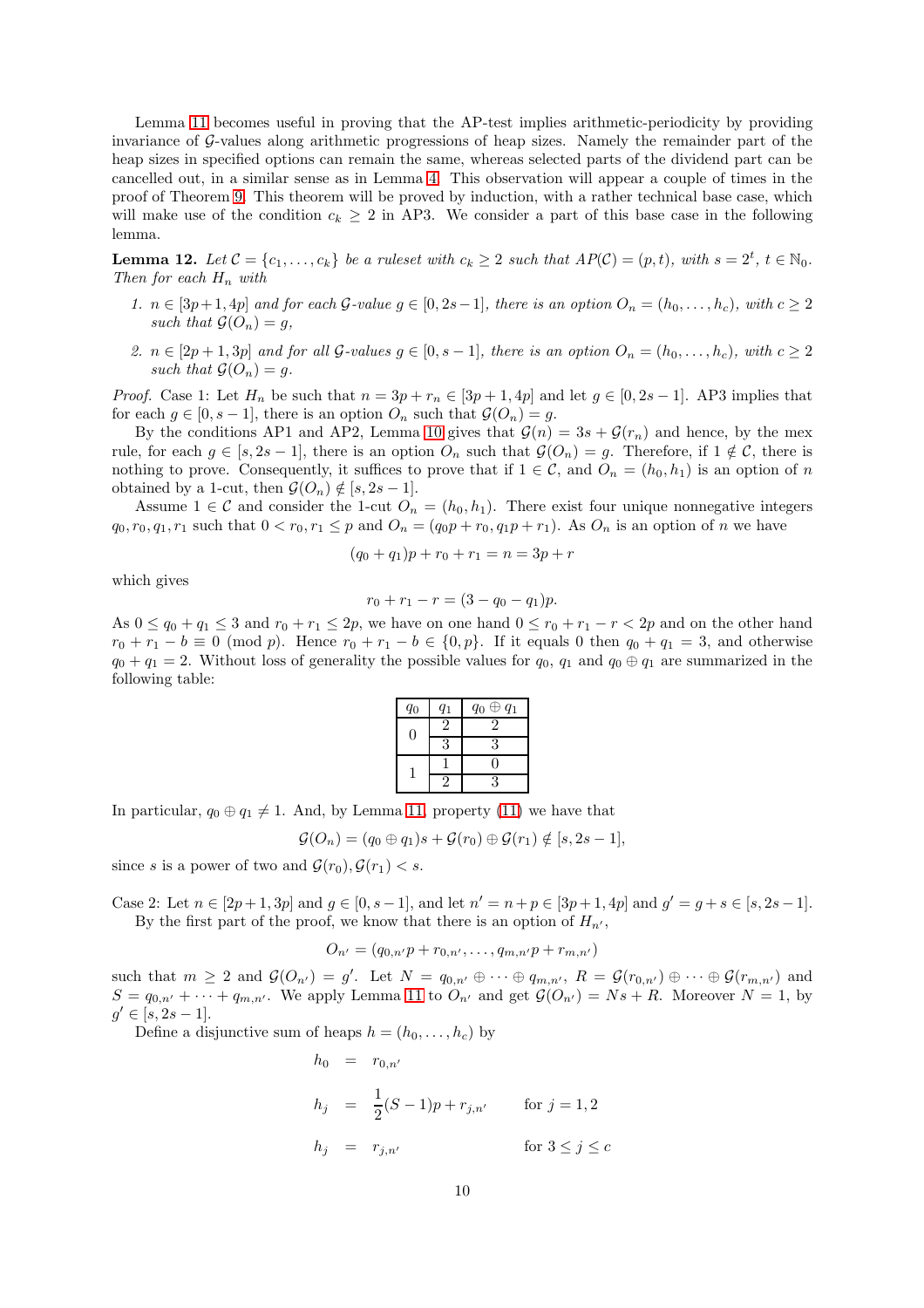If  $c = 2$ , ignore the third part. Note that  $S - 1 > 0$  is even by Lemma [1.](#page-1-5) The disjunctive sum h is an option of  $H_n$  since

$$
h_0 + \dots + h_c = (S - 1)p + (r_{0,n'} + \dots + r_{c,n'})
$$
  
=  $n' - p$   
=  $n$ 

Again, since  $S - 1$  is even,

$$
\begin{aligned} \mathcal{G}(h) &= R \\ &= \mathcal{G}(O_{n'}) - s \\ &= g' - s \\ &= g \end{aligned}
$$

Hence,  $h = O_n$  is indeed an option of n with  $c \geq 2$  and  $\mathcal{G}(O_n) = g$ .

 $\Box$ 

We can now prove Theorem [9:](#page-8-6) if a partition game verifies the AP-test, then its  $\mathcal G$ -sequence is purely arithmetic-periodic.

Proof of Theorem [9.](#page-8-6) Assume  $AP(\mathcal{C}) = (p, t)$ , with  $2^t = s$ . Thus for  $0 \le q < 4$  where  $n = qp + r \in$  $[qp+1,(q+1)p]$ , by Lemma [10,](#page-8-1) we have  $\mathcal{G}(n) = \mathcal{G}(qp+r) = qs + \mathcal{G}(r)$ .

We will now prove by induction that for any heap  $H_n$ , with  $n = qp + r \geq 1$ ,  $AP(\mathcal{C}) = (p, t)$  implies the following two properties (where (A) implies the result, and where (B) is an auxiliary means for the induction).

- (A)  $\mathcal{G}(n) = qs + \mathcal{G}(r)$  and
- (B) for all G-values  $g \in [0,(q-1)s-1]$ , there is an option  $O_n = (h_0,\ldots,h_c)$  such that  $c \geq 2$  and  $\mathcal{G}(O_n)=g.$

We have a base case. By Lemma [10,](#page-8-1) (A) holds for all  $n \leq 4p$ . Moreover, by Lemma [12,](#page-9-0) (B) holds for  $q = 2, 3$ , and it is trivially true for  $q \leq 1$ . So (B) holds for  $n \leq 4p$ .

For the induction step, let  $n = qp + r > 4p$ . We will prove the result in two steps: first we show that  $\mathcal{G}(n) \ge qs + \mathcal{G}(r)$  together with  $(B)$ , and then we show that  $\mathcal{G}(n) \le qs + \mathcal{G}(r)$ .

1. Case  $\mathcal{G}(n) \ge qs + \mathcal{G}(r)$ : By induction, the heap of size  $n' = n - 2p = q'p + r'$  verifies conditions (A) and (B). Consider any G-value  $g < (q'-1)s$ . Then, by (B), there is an option  $O_{n'} = (q_{0,n'}p + q_{0,n'})$  $r_{0,n'}, \ldots, q_{c,n'}p+r_{c,n'}),$  with  $c \geq 2$  and  $\mathcal{G}(O_{n'})=g$ . Let  $N=q_{0,n'}\oplus \cdots \oplus q_{m,n'}, S=q_{0,n'}+\cdots+q_{c,n'}$ and  $R = \mathcal{G}(r_{0,n'}) \oplus \cdots \oplus \mathcal{G}(r_{c,n'})$ . Define  $O_n = (h_0, \ldots, h_c)$  by

$$
h_0 = Np + r_{0,n'}
$$
  
\n
$$
h_j = \frac{1}{2}(S - N + 2)p + r_{j,n'} \quad \text{for } j = 1, 2
$$
  
\n
$$
h_j = r_{m,n'} \quad \text{for } 2 < j \le c
$$

If  $c = 2$ , then omit the third part. This is an option of  $H_n$  with at least two cuts since  $h_0 + \cdots + h_c =$  $(2 + S)p + r_{0,n'} + \cdots + r_{c,n'}$  and its  $G$ -value is  $\mathcal{G}(O_n) = Ns + R = g$ , by Lemma [11](#page-8-5) (since the contributions  $(S - N + 2)s/2$  for  $j = 1, 2$  cancel out).

Hence  $H_n$  has options to all  $\mathcal{G}\text{-values}$  in  $[0, (q'-1)s-1],$  *i.e.*  $\mathcal{G}(n) \ge (q-3)s$ .

We now change  $O_n$  into  $\hat{O}_n = (\hat{h}_0, \dots, \hat{h}_c)$  as follows:

$$
\hat{h}_0 = q_{0,n'}p + r_{0,n'} + 2p
$$
\n
$$
\hat{h}_j = q_{j,n'}p + r_{j,n'} \qquad \text{for } 0 < j \le c
$$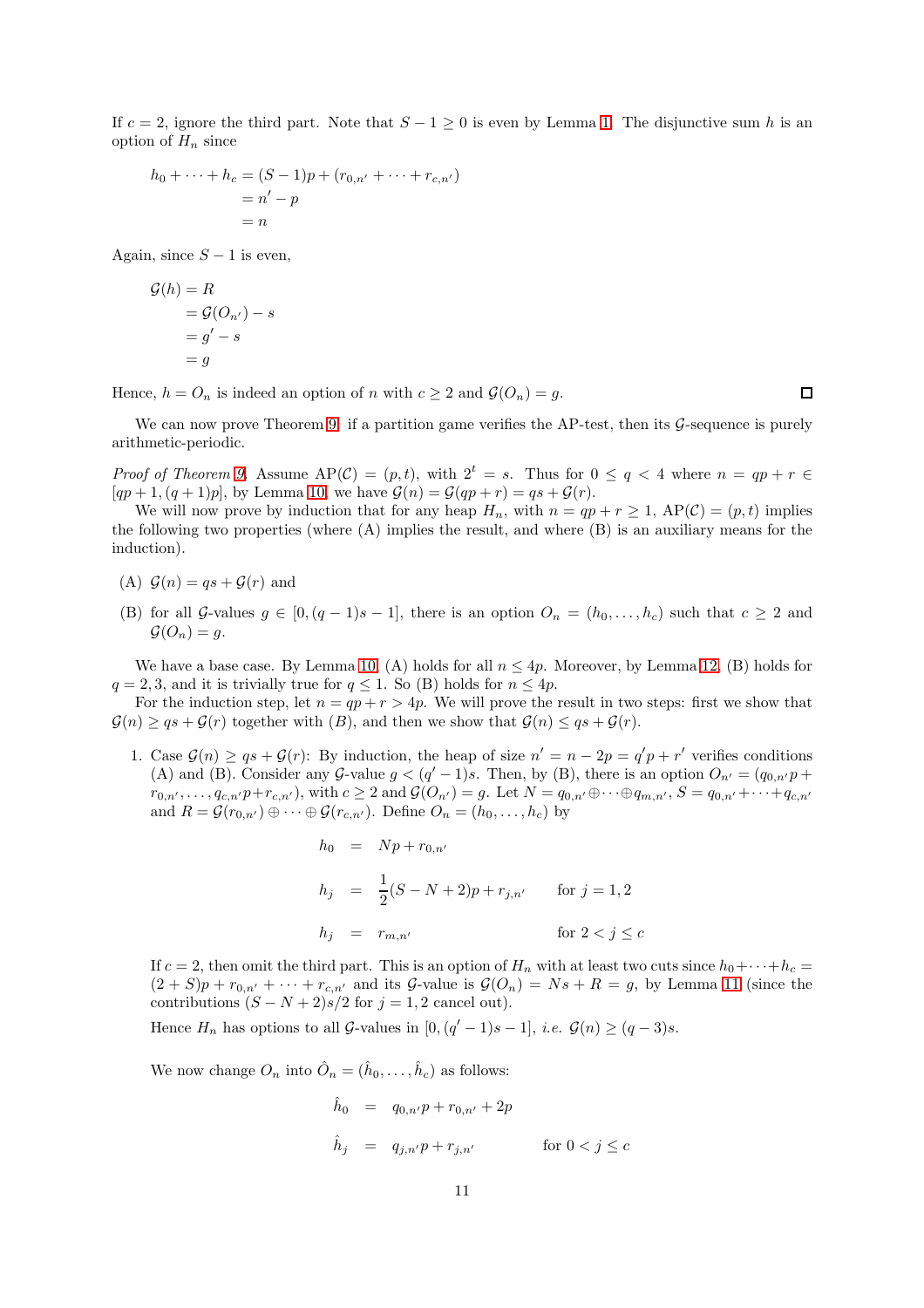This is an option of  $H_n$  with a c-cut since  $\hat{h}_0 + \cdots + \hat{h}_m = n' + 2p$ . Its G-value is  $\mathcal{G}(\hat{O}_n)$  $(N + 2)s + R = g + 2s$ .

Hence  $H_n$  has options of  $\mathcal{G}\text{-values}$  in  $[2s,(q-1)s-1]$ .

If  $q > 4$  then, by putting together the two cases,  $H_n$  has options to all  $\mathcal{G}\text{-values in }[0,(q-1)s-1]$ , with  $c \ge 2$  and (B) holds. Otherwise, if  $q = 4$ , then we take an option  $O_{n'} = (q_{0,n'}p + r_{0,n'}, \ldots, q_{c,n'}p +$  $r_{m,n'}$  of  $n' = 3p + r = n - p$  with G-value  $g \in [0, s-1]$  and  $c \geq 2$ , which exists by Lemma [12.](#page-9-0) We denote by  $S = q_{0,n'} + \cdots + q_{c,n'}$ ,  $N = q_{0,n'} \oplus \cdots \oplus q_{c,n'}$  and  $R = \mathcal{G}(r_{0,n'}) \oplus \cdots \oplus \mathcal{G}(r_{c,n'})$ , and transform  $O_{n'}$  into an option  $O_n = (h_0, \ldots, h_c)$  by setting

$$
h_0 = (N+1)p + r_{0,n'}
$$
  
\n
$$
h_j = \frac{1}{2}(S-N)p + r_{j,n'} \quad \text{for } j = 1, 2
$$
  
\n
$$
h_j = r_{j,n'} \quad \text{for } 3 \le j \le c
$$

This is an option of  $H_n$  since  $h_0 + \cdots + h_c = (S+1)p + r_{0,n'} + \cdots + r_{c,n'} = n' + p = n$  and its  $\mathcal{G}\text{-value is }\mathcal{G}(O_n)=\mathcal{G}(O_{n'})+s=g+s.$ 

This gives that for  $q = 4$ ,  $H_n$  has options obtained by c-cuts,  $c \geq 2$ , to all G-values in  $[0, (q-1)s]$  $[0, 3s]$ . Hence  $H_n$  verifies (B) in every case.

For the remaining part of the proof of (A), let  $n' = n - (q - 1)p = p + r$  and  $g \in [0, s + \mathcal{G}(r) - 1]$ . Let  $O_{n'} = (q_{0,n'}p + r_{0,n'}, \ldots, q_{c,n'}p + r_{c,n'})$  be an option of  $H_{n'}$  such that  $\mathcal{G}(O_{n'}) = g$ . It exists, since  $H_{n'}$  verifies (B) by induction. Note that as  $n' \leq 2p$ , if there is a j such that  $q_{j,n'} \neq 0$ , then it is unique. Hence, without loss of generality, assume that  $q_{0,n'} \in \{0,1\}$  and for  $j > 0$ ,  $q_{j,n'} = 0$ . Therefore, if  $R = \mathcal{G}(r_{0,n'}) \oplus \cdots \oplus \mathcal{G}(r_{m,n'})$ , then  $\mathcal{G}(O_{n'}) = q_{0,n'}s + R$  by Lemma [11.](#page-8-5) Define  $O_n = (h_0, \ldots, h_c)$  by

$$
h_0 = (q_{0,n'} + q - 1)p + r_{0,n'}
$$
  
\n
$$
h_j = r_{j,n''}
$$
 for  $j > 0$ 

This is an option of  $H_n$ , since  $h_0 + \cdots + h_c = (q_{0,n'}+q-1)p + r_{0,n'}+r_{1,n'}+\cdots+r_{c,n'} = n'+(q-1)p = n$ . Its G-value is  $\mathcal{G}(O_n) = (q_{0,n'} + q - 1)s + R = g + (q - 1)s$ . Hence  $H_n$  has options to all G-values in  $[(q-1)s, qs + \mathcal{G}(r) - 1]$ . Altogether,  $H_n$  has options to all  $\mathcal{G}\text{-values in }[0, qs + \mathcal{G}(r) - 1]$ .

2. Case  $\mathcal{G}(n) \leq qs + \mathcal{G}(r)$ :

Assume, as a contradiction, that  $O_n = (q_0 p + r_0, \ldots, q_c p + r_c)$  is an option of  $H_n$  with  $\mathcal{G}$ -value  $\mathcal{G}(O_n) = qs + \mathcal{G}(r)$ , and where as usual  $n = qp + r$ . Let  $N = q_0 \oplus \cdots \oplus q_c$  and  $R = \mathcal{G}(r_0) \oplus \cdots \oplus \mathcal{G}(r_c)$ . With this notation,  $\mathcal{G}(O_n) = Ns + R$ , by Lemma [11.](#page-8-5) Hence  $q = N$  and

$$
\mathcal{G}(r) = R,\tag{16}
$$

since  $s = 2^t$  and  $\mathcal{G}(r_i), \mathcal{G}(r) < s$ , by AP2. Define  $O_{n'} = (h'_0, \ldots, h'_c)$  by

> <span id="page-11-3"></span><span id="page-11-2"></span><span id="page-11-1"></span><span id="page-11-0"></span> $h'_0 = (q-2)p + r_0$  $h'_j = r_j, \qquad \text{for } j > 1.$

This is an option of  $n' = n - 2p$ , and its  $\mathcal{G}\text{-value}$  is

$$
\mathcal{G}(O_{n'}) = (q-2)s + R \tag{17}
$$

$$
=qs + \mathcal{G}(r) - 2s \tag{18}
$$

$$
=\mathcal{G}(n'),\tag{19}
$$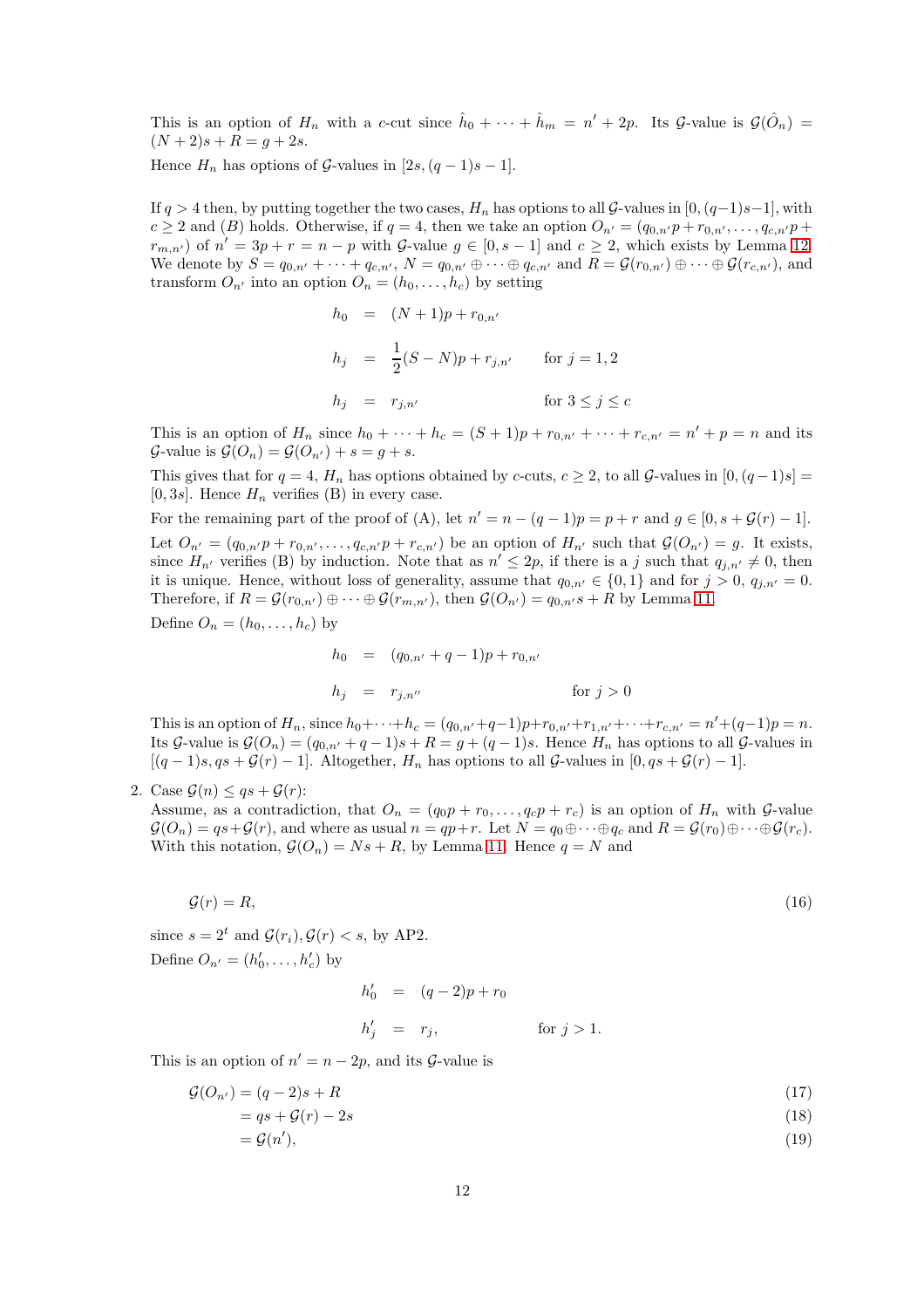where  $(17)$  and  $(19)$  are by Lemma [11,](#page-8-5) and  $(18)$  is by  $(16)$ , a contradiction.

Putting together steps (1) and (2), the heap  $H_n$  verifies (A).

 $\Box$ 

### <span id="page-12-0"></span>3.2 Relaxed conditions on the AP-test

We now prove that for some families of games, the conditions AP1 and AP2 of the AP-test imply the condition AP3. We first prove that this is the case if the players are allowed to split a heap into at least one even number and one odd number of heaps. Again, Lemma [4](#page-4-3) applies in the proof, but the situation gets a little technical, so we write out all details.

<span id="page-12-1"></span>**Proposition 13.** Let C be a ruleset with  $|C| \geq 2$ . If  $G(C)$   $(p, t)$ -verifies AP1 and AP2, and there are cut numbers  $c, c' \in \mathcal{C}$  of different parities with  $2 \leq c, c' \leq 2p + 1$ , then  $AP(\mathcal{C}) = (p, t)$ .

*Proof.* Let  $s = 2^t$ . It suffices to prove that  $G(\mathcal{C})$   $(p, t)$ -verifies AP3. We prove that for all heap sizes  $n \in [3p+1, 4p]$  and all G-values  $g \in [0, s-1]$ , there is an option  $O_n = (h_0, \ldots, h_c)$  such that  $c \ge 2$  and  $\mathcal{G}(O_n) = g$ . As usual, write  $n = 3p + r$  with  $0 < r \leq p$ .

By AP2, for any  $g \in [0, s-1]$ , there exists a  $k \in [1, p]$  such that  $\mathcal{G}(k) = g$ . Let  $n' = n - k = 3p + r - k$ . The desired cuts will depend on the parity of  $n'$ .

Case n' even: let  $c \geq 2$  be even, and let  $(q', r')$  be the unique ordered pair such that  $0 < r' \leq c$  and  $n' = cq' + r'$ . In particular, r' is even, since c and n' are also even. Moreover  $q' > 0$  since  $c \leq 2p < n'$ . We define  $h = (h_0, \ldots, h_c)$  by

$$
h_0 = k
$$
  
\n
$$
h_j = q + \frac{1}{2}r \quad \text{for } j = 1, 2
$$
  
\n
$$
h_j = q \quad \text{for } 3 \le j \le c
$$

(If c = 2, then the third part does not apply.) Then  $h = O_n$  is an option of  $H_n$  since all  $h_j \in \mathbb{N}$ , and since  $h_0 + \cdots + h_c = k + cq + r = k + n' = n$ . Moreover, in the expression  $\mathcal{G}(h_0) \oplus \cdots \oplus \mathcal{G}(h_c)$ , the values  $\mathcal{G}(h_1)$  and  $\mathcal{G}(h_3)$  appear an even number of times, which gives directly  $\mathcal{G}(O_n) = \mathcal{G}(k) = g$ .

Case n' odd: let  $c \geq 3$  be odd and let  $(q, r)$  be such that  $0 \leq r < c$ ,  $n' = cq' + r'$ . Note that  $q' > 0$  since  $c \leq 2p < n'$ . As n' and c are odd, either q' is even and r' is odd or vice versa.

• if q' is even and r' is odd, define the option  $O_n = (h_0, \ldots, h_c)$  by:

$$
h_0 = 1 + k
$$
  
\n
$$
h_j = \frac{3}{2}q' + \frac{1}{2}(r' - 1) \quad \text{for } j = 1, 2
$$
  
\n
$$
h_j = 1 \quad \text{for } j = 3
$$
  
\n
$$
h_j = q' \quad \text{for } 4 \le j \le c
$$

If  $c = 3$  then we only take the four first heaps. The option  $O_n$  is an option of n since  $h_0 + \cdots + h_c =$  $1 + c + 3q' + r' - 1 + 1 + (c - 1 - 2)q' = 1 + k + q'_2 + r'_2 = 1 + c + n' = n$ . In the expression  $\mathcal{G}(h_0) \oplus \cdots \oplus \mathcal{G}(h_c)$  the terms  $\mathcal{G}(h_1)$  and  $\mathcal{G}(h_4)$  appear an even number of times and  $\mathcal{G}(h_3) = 0$ , and hence  $\mathcal{G}(O_n) = 1 + k = g$ .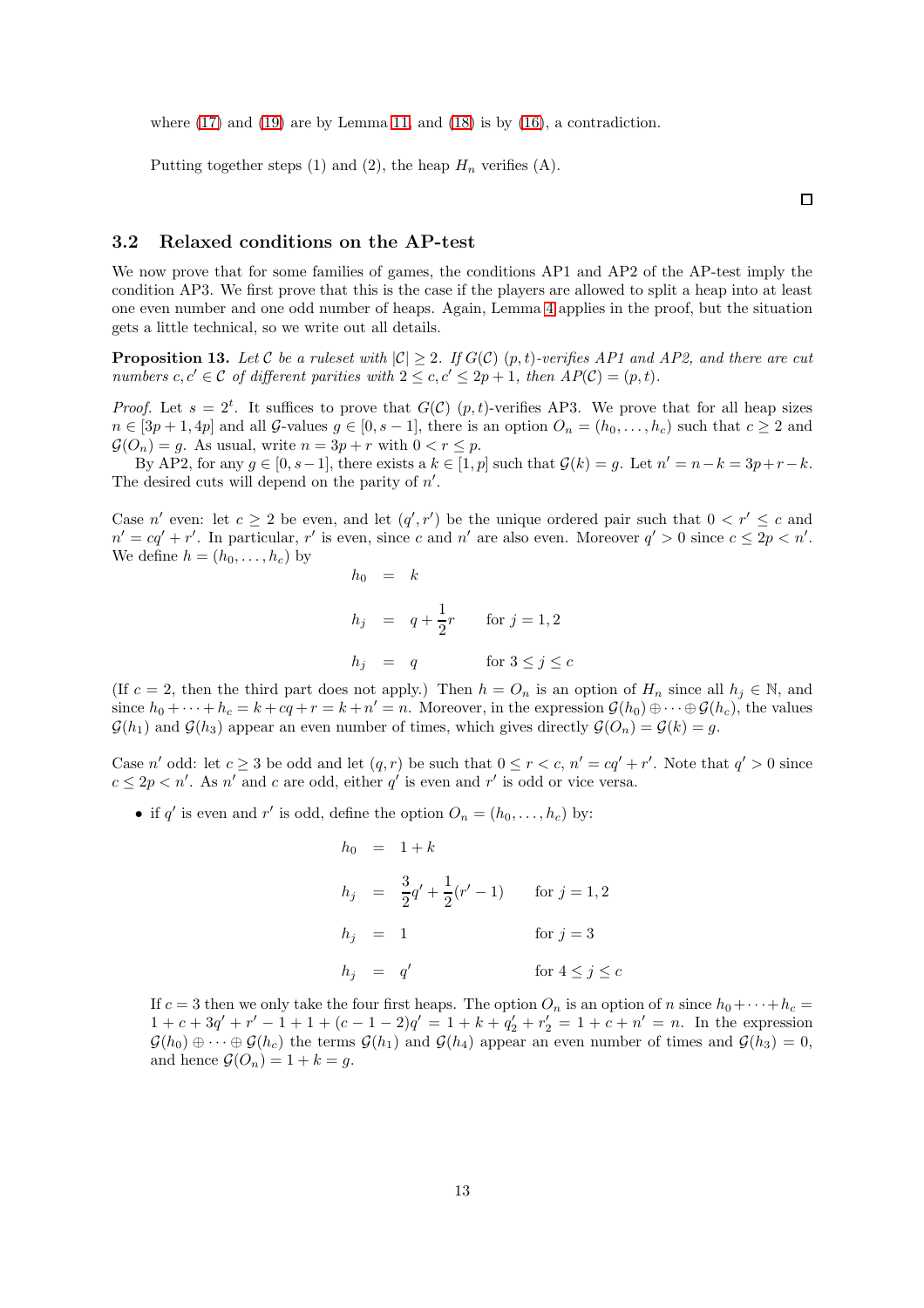• if  $q'$  is odd and  $r'$  is even, we define the option  $O_n$  by:

$$
h_0 = 1 + k
$$
  
\n
$$
h_j = \frac{1}{2}(3q' - 1) + \frac{1}{2}r'
$$
 for  $j = 1, 2$   
\n
$$
h_j = 1
$$
 for  $j = 3$   
\n
$$
h_j = q'
$$
 for  $4 \le j \le c$ 

it is an option of n since  $h_0 + \cdots + h_c = 1 + k + 3q' - 1 + r + 1 + (c - 3)q' = 1 + k + cq' + r' = n$ . In the expression  $\mathcal{G}(h_0) \oplus \cdots \oplus \mathcal{G}(h_c)$  the terms  $\mathcal{G}(h_1)$  and  $\mathcal{G}(h_4)$  appear an even number of times and  $\mathcal{G}(h_3) = 0$ . Hence  $\mathcal{G}(O_n) = g$ .

In each case, there is an option  $O_n$  of  $H_n$  obtained by a c-cut,  $c \geq 2$ , such that  $\mathcal{G}(O_n) = g$ , *i.e.*  $G(\mathcal{C})$  $\Box$  $(p, t)$ -verifies AP3, which means that  $AP(\mathcal{C}) = (p, t)$ .

If  $|\mathcal{C}| = 2$  and one possibility is to split a heap into exactly two heaps, and the other is to split into a a given odd number of heaps, then sometimes AP1 and AP2 imply AP3.

<span id="page-13-0"></span>**Proposition 14.** Let  $C = \{1, c\}$  with  $c \geq 4$  even, and suppose that  $G(C)(p, t)$ -verifies AP1 and AP2, with  $c \leq p$ . If there exist heap sizes  $1 \leq x_1, x_2 \leq p/2$  of different parity, such that  $\mathcal{G}(x_1) = \mathcal{G}(x_2)$ , then  $AP(\mathcal{C}) = (p, t).$ 

*Proof.* We prove that the game  $G(\mathcal{C})$  (p, t)-verifies AP3, *i.e.*, for any heap  $H_n$  with  $n \in [3p+1, 4p]$  and for any G-value  $g \in [0, 2^t - 1]$ , there exists an option  $O_n$ , such that  $\mathcal{G}(O_n) = g$ . Since AP2 is  $(p, t)$ verified, this can be done by proving that, for all heap sizes  $k \in [1, p]$ , there exists an option  $O_n$  such that  $\mathcal{G}(O_n) = \mathcal{G}(k)$ .

The proof is divided into four cases depending on the parities of  $k$  and  $n$ , and we summarize the relevant c-cuts in a table:

|          | $n$ odd                                         | $n$ even                                      |
|----------|-------------------------------------------------|-----------------------------------------------|
| $k$ odd  | $(k, f(n,k), f(n,k), 1, \ldots, 1)$             | $(k, x_1, x_2, f(n,k), f(n,k), 1, \ldots, 1)$ |
| $k$ even | $(k, x_1, x_2, f(n, k), f(n, k), 1, \ldots, 1)$ | $(k, f(n, k), f(n, k), 1, \ldots, 1)$         |

Here

$$
f(n,k) = \frac{n-k-c}{2} + 1
$$

if  $n$  and  $k$  have the same parity, and

$$
f(n,k) = \frac{n-k-c-x_1-x_2+5}{2}
$$

if n and k have different parities and  $c \geq 6$ . If  $c = 4$ , then by say  $0 < x_1 < x_2$  different parities, we consider instead the option  $O_n = (k, x_1, x_2 - 1, f(n, k), f(n, k))$ . It is straightforward to justify in each case that  $O_n$  is an option, and then apply Lemma [4.](#page-4-3)

Hence, for all heap sizes  $k \in [1, p]$ , there exists an option of n with the same G-value. This implies that the condition AP3 is  $(p, t)$ -verified, and thus that the AP-test is  $(p, t)$ -verified for  $G(\mathcal{C})$ .  $\Box$ 

We now prove that the conditions of Proposition [14](#page-13-0) are verified for all those games as long as the period is lower bounded by  $4c + 3 \leq p$ .

<span id="page-13-1"></span>**Corollary 15.** Let  $C = \{1, c\}$  with  $c > 4$  even. If  $G(C)$   $(p, t)$ -verifies AP1 and AP2 for some  $p > 4c + 3$ , then  $AP(\mathcal{C}) = (p, t)$ .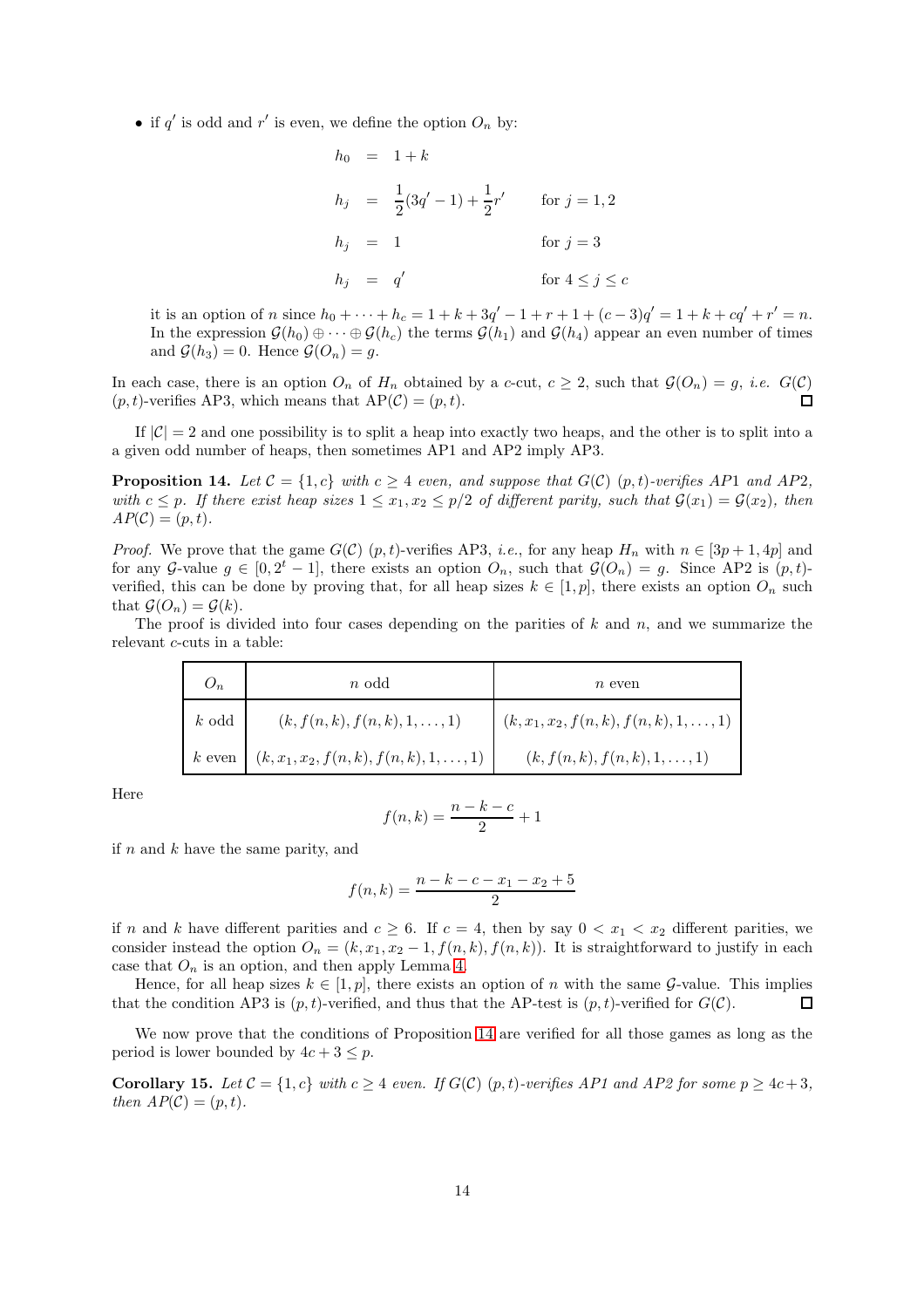*Proof.* By Proposition [14,](#page-13-0) it suffices to prove that there exists  $x_1, x_2 < p/2$  of different parities, such that  $\mathcal{G}(x_1) = \mathcal{G}(x_2)$ .

Note that  $\mathcal{G}(2) = 1$ , since the only option is  $(1, 1)$  which has  $\mathcal{G}\text{-value }0$ . Hence we can assume  $x_2 = 2$ . We claim that we can choose  $x_1 = 2c + 1$  to get  $\mathcal{G}(x_1) = \mathcal{G}(2) = 1$ . In order to do that, we prove that the beginning of the G-sequence of the game  $G(\mathcal{C})$  is  $(0,1)^{c/2}$  and the following c values are different from 1 and 0, and the  $2c + 1$ -th value is 1. If  $k \leq c$ , then  $\mathcal{G}(k) = (k-1) \pmod{2}$ , by Proposition [3.](#page-3-1)

Now, let  $k \in [c+1, 2c]$ . If k is odd, then k admits the 1-cut option  $(k-c, c)$  of Grundy value 1 since c is even, and the c-cut option  $(k - c, 1, \ldots, 1)$  of Grundy value 0. If k is even, it admits the c-cut option  $(k - c, 1, \ldots, 1)$  of Grundy value 1, and the 1-cut option  $(k/2, k/2)$  of Grundy value 0. It thus implies that  $\mathcal{G}(k) > 1$ .

Finally, we prove  $\mathcal{G}(2c+1) = 1$ . We now set  $k = 2c + 1$ .

From k, one can reach the value 0 by the option  $(1, 2, \ldots, 2)$  obtained by a c-cut. All the 1-cuts  $(i_0, i_1)$  are such that without loss of generality  $i_0 > c$  and  $i_1 \leq c$ , so  $\mathcal{G}(i_0, i_1) \neq 1$  since  $\mathcal{G}(i_1) < 2$  and  $\mathcal{G}(i_2) \geq 2$ .

It suffices to prove that there is no c-cut  $O_k = (i_0, \ldots, i_c)$  with  $\mathcal{G}(O_k) = 1$ . If there is some j such that  $i_j > c$ , then it is unique, and as before  $\mathcal{G}(i_j) \geq 2$  implies  $\mathcal{G}(O_k) \geq 2$ . Hence, assume, for all j,  $i_j \leq c$ . If the  $G$ -value of the  $c$ -cut were 1, then we must have an odd number of even heap sizes, and hence an even number of odd heap sizes, since c is even. But  $2c + 1$  is odd, so the c-cut cannot sum up correctly. Therefore,  $\mathcal{G}(2c+1) = 1$ . Moreover,  $2c+1 < p/2$  since  $4c+3 < p$ .  $\Box$ 

### 3.3 Applications of the AP-test

Table [1](#page-15-0) summarizes applications of the AP-test for some partitioning games (the games already solved in Section [2](#page-3-0) are not in the table). All the games in this list satisfy the test and hence are proved to be purely arithmetic-periodic. More specifically, Corollary [15](#page-13-1) has been applied to the games  $\{1, 4\}, \{1, 6\}$ ,  $\{1, 8\}$ , and  $\{1, 10\}$ . We note that for games of the form  $\{1, c\}$ , there seem to be rather long periods depending on c, with always the same saltus. We wonder whether this regularity holds for higher values of c.

**Open Problem 1.** Given  $c \geq 2$ , the game  $G(\mathcal{C})$  with  $\mathcal{C} = \{1, 2c\}$  is arithmetic-periodic of length 12c and saltus 8.

Surprisingly, when one adjoins new values to the games  $\{1, 2c\}$  (with  $c \geq 2$ ), the period and saltus may change significantly. This is for example the case for the game  $\{1,4\}$ , which has period 24 and saltus 8, but  $\{1, 3, 4\}$  has period 4 and saltus 2, while  $\{1, 4, 9\}$  has period 40 and saltus 16.

The cases where  $1, 2 \in \mathcal{C}$  but  $3 \notin \mathcal{C}$  remain the hardest to understand. If Table [1](#page-15-0) suggests a purely arithmetic-periodic behavior when  $|\mathcal{C}| \geq 3$ , we did not detect any general pattern, depending on C. For example, when  $|\mathcal{C}| = 3$ , the games  $\{1, 2, 4\}$  and  $\{1, 2, 6\}$  have identical Sprague-Grundy sequences, whereas  $\{1, 2, 5\}$  and  $\{1, 2, 7\}$  are more singular. Even worse, the games  $\{1, 2, 8\}$  and  $\{1, 2, 7, 8\}$  seem to be ultimately arithmetic-periodic with saltus 8 and a preperiod of positive length equal to 6 (which is not the case of the other sequences we computed).[8](#page-14-1) A proof of this result remains to be done, as the AP-test does not cover ultimate behavior (and does not seem to be easily adapted for them).

# <span id="page-14-0"></span>4 A review of TAKE-AND-BREAK in relation with CUT

We review some history of theory intertwining SUBTRACTION with CUT, and such games are gathered under the umbrella TAKE-AND-BREAK. (Then in Section [5,](#page-18-1) we return to conclude our findings in this broader perspective.)

### 4.1 TAKE-AND-BREAK

take-and-break [\[3\]](#page-19-2) is a large class of 2-player impartial combinatorial games with alternating play. A game position is represented by a finite multiset of heaps. A move consists in choosing a single heap, removing some beans, and possibly splitting the remaining heap into several heaps. If splitting is not allowed, we have (pure) SUBTRACTION. In this case, the rules are given by a set  $S$  of positive integers

<span id="page-14-1"></span><sup>8</sup>These are the only examples we found with a non-0 preperiod.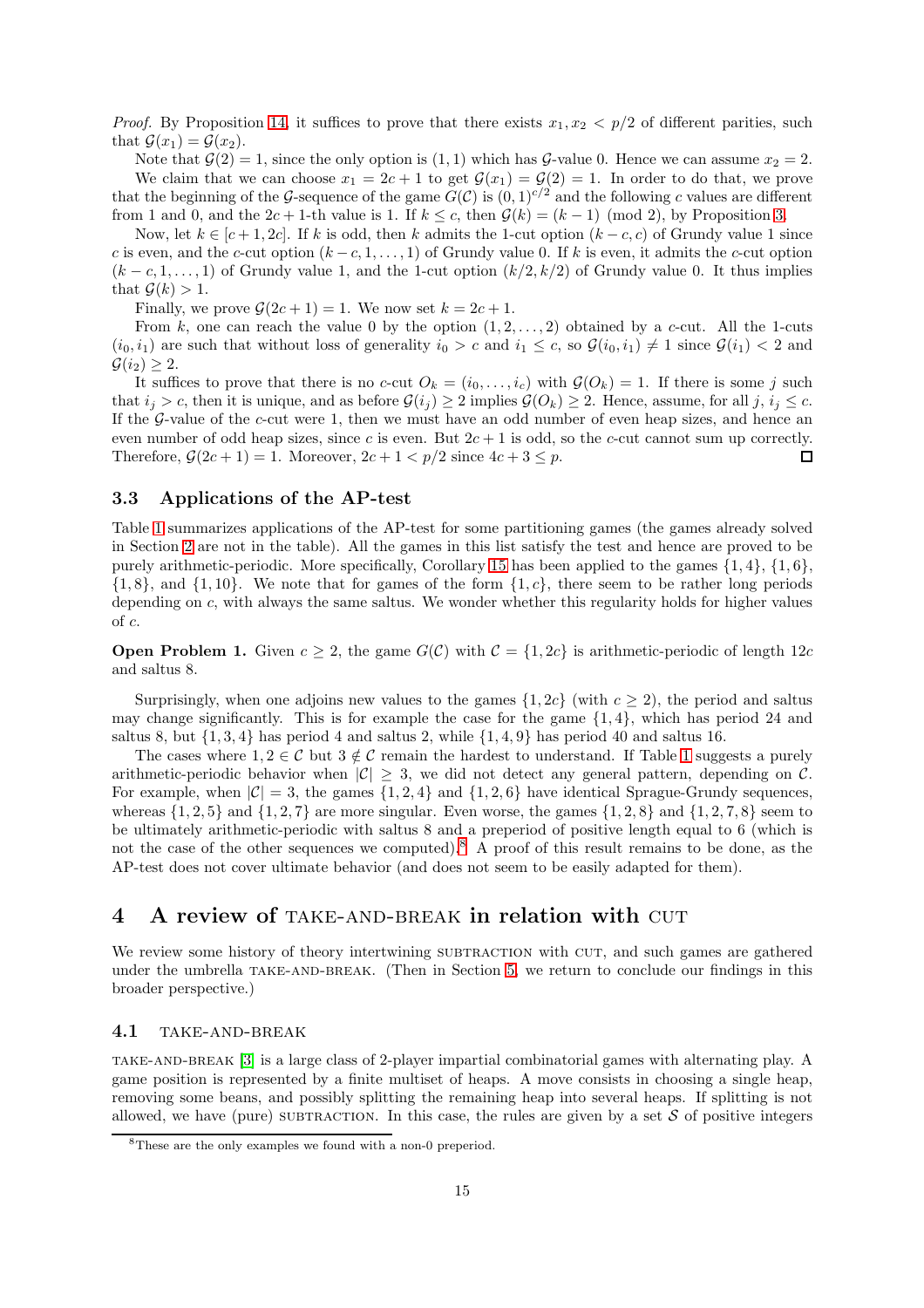| $CUT-set$                                                                                   | Sprague-Grundy sequence                                                                                                                              |
|---------------------------------------------------------------------------------------------|------------------------------------------------------------------------------------------------------------------------------------------------------|
| $\overline{\{1,4\}} \cup K$<br>with $K \subseteq \{6, 8, 10\}$                              | $((0,1)^2(2,3)^2, 1,4,5,4,(3,2)^2(4,5)^2(6,7)^2)$ (+8)                                                                                               |
| $\{1,6\} \cup K$<br>with $K \subseteq \{8, 10\}$                                            | $((0,1)^3(2,3)^3,1,4,(5,4)^2(3,2)^3(4,5)^3(6,7)^3)$ (+8)                                                                                             |
| $\{1, 8\}$                                                                                  | $((0,1)^{4}(2,3)^{4},1,4,(5,4)^{3}(3,2)^{4}(4,5)^{4}(6,7)^{4})$ (+8)                                                                                 |
| $\{1, 10\}$                                                                                 | $((0,1)^5(2,3)^5,1,4,(5,4)^4(3,2)^5(4,5)^5(6,7)^5)$ (+8)                                                                                             |
| $\overline{\{1,4\}} \cup K$<br>with $K \subseteq \{3, 5, 6, 7, 8\}$ and 3, 5 or $7 \in K$   | $(0,1)^2$ (+2)                                                                                                                                       |
| $\{1,6\} \cup K$<br>with $K \subseteq \{3, 5, 7, 8\}$ and 3, 5 or $7 \in K$                 | $(0,1)^3$ (+2)                                                                                                                                       |
| $\{1,8\} \cup K$<br>with $K \subseteq \{3, 5, 7\}, K \neq \emptyset$                        | $(0,1)^4$ (+2)                                                                                                                                       |
| $\{1,2,4\} \cup K, \{1,2,6\} \cup K'$<br>with $K \subseteq \{6,7,8\}, K' \subseteq \{7,8\}$ | $(0, 1, 2, 3, 1, 4, 3, 2, 4, 5, 6, 7)$ (+8)                                                                                                          |
| $\{1,2,5\} \cup K$<br>with $K \subseteq \{4, 6, 7, 8\}$                                     | $(0, 1, 2, 3, 1, 4, 3, 6, 4, 5, 6, 7)$ (+8)                                                                                                          |
| $\{1, 2, 7\}$                                                                               | $(0, 1, 2, 3, 1, 4, 3, 2, 4, 5, 6, 7, 8, 9, 7, 6, 9, 8, 11, 10, 12, 13, 10, 11, 13, 12, 15, 14)$ (+16)                                               |
| $\{1,4,9\}$                                                                                 | $(0, 1, 0, 1, 2, 3, 2, 3, 1, 4, 5, 4, 3, 6, 7, 6, 4, 5, 8, 9, 6, 7, 10, 11, 9,$<br>$8, 9, 12, 11, 10, 11, 14, 12, 13, 12, 13, 14, 15, 14, 15)$ (+16) |

<span id="page-15-0"></span>Table 1: Some partition games for which the purely arithmetic-periodicity is proved with the AP-test.

which specifies the number of tokens that can be removed from the heap. When the heap may be split, the rulesets are often given by a code that specifies how many tokens can be removed and the number of heaps that the remainder of the heap can be split into.

Let us review some of the history of TAKE-AND-BREAK. The origin to the line of research was the invention of a fairy game of CHESS in the 1930s, called DAWSON'S CHESS [\[5\]](#page-19-4), named by its inventor, played by using only the pawns of chess and with mandatory captures. It was soon remarked that the game is equivalent to a game on heaps of counters, where a player may remove (i) a single counter if by removing it no heap remains, (ii) two counters if no heap or a single heap remain (iii) three counters if no heap, one heap or two heaps remain. In the normal play convention it was discovered that the solution has a regular behavior (ultimately periodic) [\[11\]](#page-20-3). The elegance of the solution of DAWSON's CHESS, together with the similar game of KAYLES [\[11\]](#page-20-3) (remove one or two counters anywhere), gave rise to classifications of games on heaps of counters [\[11\]](#page-20-3).

For example, the family of games for which a heap can be split into at most two heaps is nowadays called octal games. This name is due to an explicit way to express any ruleset with an octal code  $\mathbf{d}_0.\mathbf{d}_1 \cdots \mathbf{d}_k$  with  $d_i$  an integer,  $0 \leq d_i \leq 7$  for  $1 \leq i \leq k$ . More precisely, each value  $d_i$  with  $i > 0$ is encoded in binary as  $d_i = 2^0 e_0 + 2^1 e_1 + 2^2 e_2$ , where each  $e_j \in \{0,1\}$ . The ruleset allows to remove i tokens from a heap and split the remainder into j non-empty heaps if and only if  $e_i = 1$ . So, for example DAWSON's CHESS is the OCTAL game 0.137, and KAYLES is the game 0.77. Observe that, for octal, the value  $d_0$  equals 0 or 4 according to whether it is allowed (value 4) or not (value 0) to split a heap without removing any token. Variants of octal, where the rules allows to split a heap without removing any token, have been considered in the literature, starting from grundy's game in 1939 [\[10\]](#page-20-1). An extra condition has been imposed to GRUNDY's GAME, to avoid trivialities, namely the outcome of a split must result in heaps of non-equal sizes. Hence, GRUNDY'S GAME is not in OCTAL.

The notation for OCTAL has been extended to define an arbitrary instance of (pure) TAKE-AND-BREAK, by giving any integer value to each  $d_i$ . According to the binary decomposition of  $d_i = 2^0 e_0 +$  $2^1e_1 + 2^2e_2 + 2^3e_3 \dots$ , each value  $e_j \in \{0,1\}$  indicates whether it is allowed to remove *i* tokens and split the remainder into j non-empty heaps. As an example, in the family of HEXADECIMAL games, each  $d_i$ is in  $\{0, \ldots, 2^4 - 1\}$  (generally encoded by an hexadecimal notation), indicating that a heap can be split into at most three heaps.

We relate the current work to TAKE-AND-BREAK by considering particular rulesets, without 'take'/removal. To our knowledge, the full class of 'break-without-take' has not yet been studied, at least not anywhere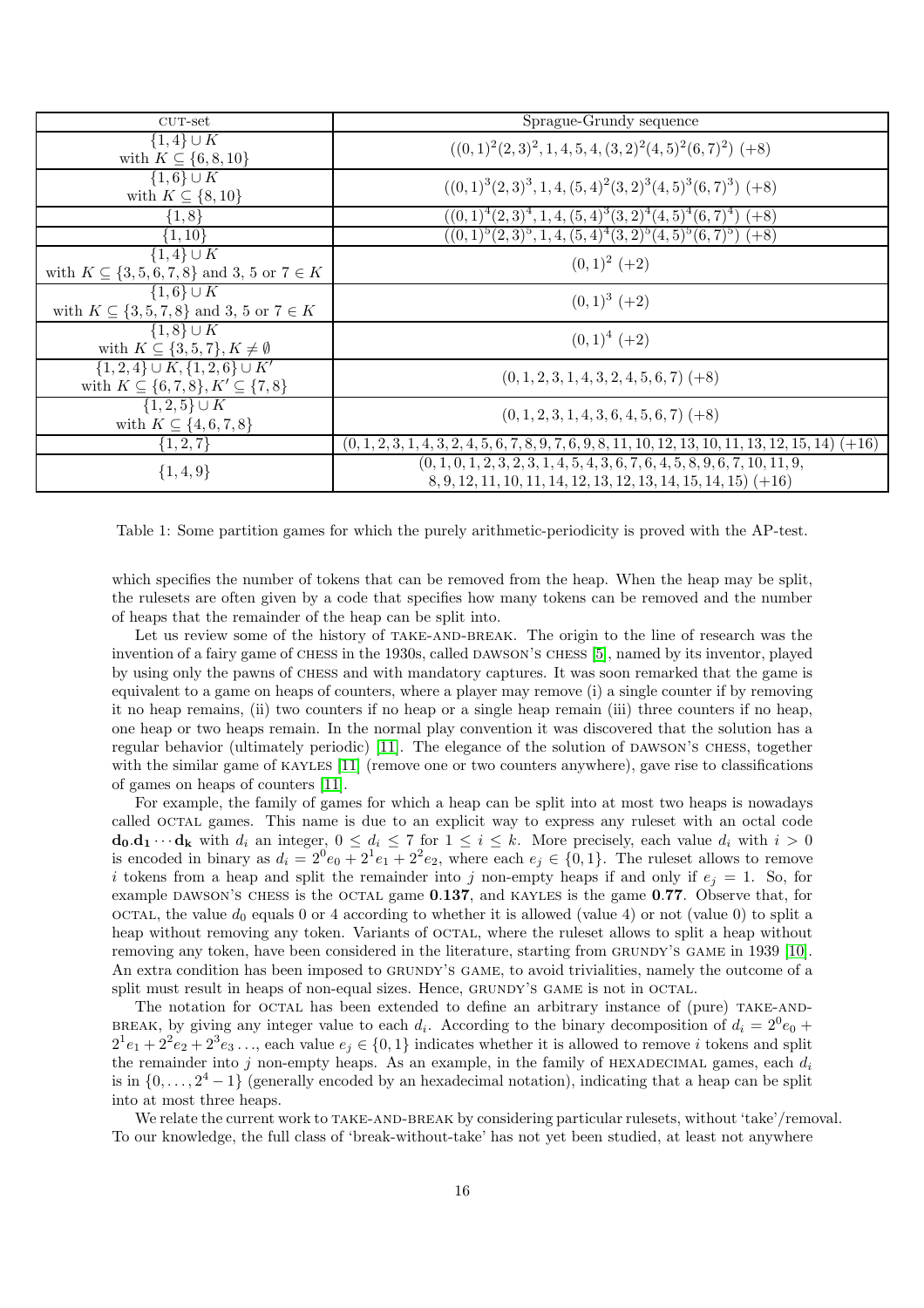near the extent of the folklore results and conjectures on pure subtraction games, and other octal games, which were researched extensively through the last couple of decades, e.g. [\[7,](#page-19-1) [3\]](#page-19-2).

### <span id="page-16-0"></span>4.2 Regularities in TAKE-AND-BREAK games

Given a TAKE-AND-BREAK game, its G-sequence is the sequence  $\mathcal{G}(1), \mathcal{G}(2), \mathcal{G}(3), \ldots$ . Finding regularities in G-sequences is a natural objective as it may lead to polynomial-time algorithms that compute the  $\mathcal{G}$ values of the game. In particular, periodic behaviors are often observed. A game is said to be ultimately periodic with period p and preperiod  $n_0$  if there exist  $n_0$  and p such that  $\mathcal{G}(n + p) = \mathcal{G}(n)$  for all  $n \geq n_0$ . Pure periodic games are those for which there is no preperiod; *i.e.*  $n_0 = 0$ .

For example, it is well known (see [\[15\]](#page-20-4), Chapter 4, Theorem 2.4 and 2.5) that all finite SUBTRACTION games are ultimately periodic, and a periodicity test has been shown in [\[1\]](#page-19-5) (see Chapter 7, Corollary 7.34). For octal, the behavior of the G-sequences is far from fully understood, even for very short (finite) rule descriptions. Guy famously asked whether every finite octal game is ultimately periodic. Nowadays, one might lean towards that this is not the case, but it seems to be a very hard problem to understand fully. For example, there are 79 non-trivial octal games with at most 3 octal-digits among which only 14 have been solved [\[7\]](#page-19-1). So, in this sense, OCTAL seems perhaps more complicated than  $\text{CUT}^9$  $\text{CUT}^9$ .

Out of the games that were proved to satisfy this conjecture, one can mention 0.106, 0.165 and 0.454. In some cases, the values of the period and the preperiod are huge (e.g. 0.454 has a period of 60620715 and a preperiod of 160949019). On his webpage [\[7\]](#page-19-1), Flammenkamp maintains a list of octal games with known and unknown periodicities; the game 0.106 has period length 328226140474 and a preperiod of length 465384263797.

J. P. Grossman [\[8\]](#page-19-6) recently contributed to some "parallelization strategies" and other optimizations that accelerate the computation of Sprague-Grundy values of the game  $0.6$ , also called OFFICERS, by nearly 60 times of the previous records. His implementation computed over 5 million values per second, a total of more than 140 trillion values over a course of 18 months, without finding any period. And note that officers is a single digit octal game (!). As was shown in Winning Ways [\[3\]](#page-19-2), to prove periodicity it suffices to establish that an octal game contains only finitely many G-values. But the problem is that extensive computations reveal the "sparse value phenomenon", and to our knowledge there is no theory yet to handle them. Grossman's approach exploits the fact that sparse values are extremely non-dense, and correctly used, this can dramatically speed up computation, searching for possible regularity (and his method can be used for other games as well). OFFICERS is the only single digit octal game for which Richard K. Guy's original question/conjecture remains unanswered. Somewhat surprisingly, the invariant ditto, the game 0.7 where, in addition, a heap with a single bean may be removed, reverts to "she-loves-me-she-loves-me-not".

As explained in [\[13\]](#page-20-2), some hexadecimal games also satisfy these properties of normal periodicity (e.g. 0.B3, 0.33F). In addition, other types of behavior have been exhibited for hexadecimal games, namely *arithmetic-periodicity*. A take-and-break game is *ultimately arithmetic-periodic* with period  $p$ , saltus s, and preperiod  $n_0$  if there exist three integers  $n_0$ , p and s such that its G-sequence satisfies  $\mathcal{G}(n+p) = \mathcal{G}(n) + s$  for all  $n \geq n_0$ ; if  $n_0 = 0$ , the sequence is *purely arithmetic-periodic.* 

If (strict) arithmetic-periodicity never occurs in  $OCTAL$  [\[2\]](#page-19-7), it makes sense in the context of HEX-ADECIMAL, where the Sprague-Grundy values may not be bounded. For example, the games  $0.13$ FF or 0.9B are proved to be ultimately arithmetic-periodic with period 7 and saltus 4 in [\[13\]](#page-20-2). Note that normal and arithmetic-periodicities are not the only kinds of regularities that have been detected in hexadecimal games. In [\[1\]](#page-19-5), the game  $0.205200C$  is said to be *sapp-regular*, which means that the  $\mathcal{G}$ sequence is an interlacing of two periodic subsequences with an arithmetic-periodic one; this behavior occurs also in variants of octal games with pass moves  $[12]$ . In  $[13]$ , the game 0.123456789 satisfies  $\mathcal{G}(2m-1) = \mathcal{G}(2m) = m-1$ , except  $\mathcal{G}(2^k+6) = 2^k-1$ . In [\[9\]](#page-20-6), Grossman and Nowakowski use the notion of *ruler regularity* that arises in the hexadecimal games  $0.20 \cdots 48$  with an odd number of intermediate 0s; roughly speaking, it corresponds to a kind of arithmetic-periodic sequence where new terms are regularly introduced that double the length of the apparent period.

For a better understanding of TAKE-AND-BREAK, the question of how to detect a possible regularity using just a small number of computations is paramount. For example, the folklore SUBTRACTION

<span id="page-16-1"></span> $9$ Recall that CUT is necessarily invariant, but octal games are typically non-invariant, by setting for example the  $2^0$ component to 0 for some digit.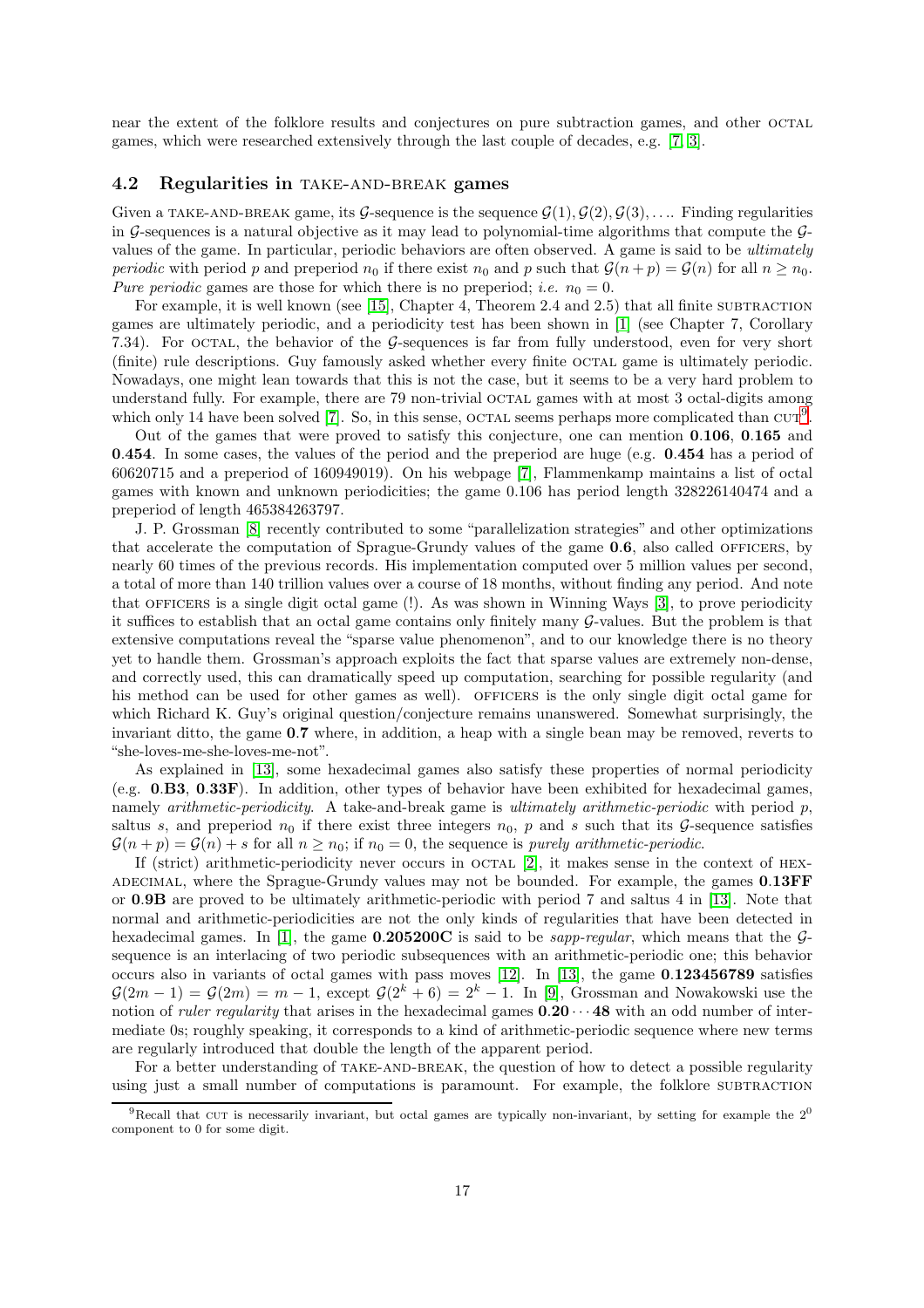periodicity theorem (see for example Chapter 4 of  $[15]$ ) relies on that, for a given finite SUBTRACTION game S, it suffices to find a repetition of  $max(S)$  consecutive Sprague-Grundy values, to establish ultimate periodicity. Concerning octal, there is a similar result that has been extensively used to prove the ultimate periodicity of some  $\mathcal{G}$ -sequences [\[15\]](#page-20-4):

<span id="page-17-1"></span>**Theorem 16** (OCTAL Periodicity Test). Let G be an octal game  $\mathbf{d}_0 \cdot \mathbf{d}_1 \cdot \cdot \cdot \mathbf{d}_k$  of finite length k. If there exist  $n_0 \geq 1$  and  $p \geq 1$  such that

$$
\mathcal{G}(n+p) = \mathcal{G}(n) \,\forall n \in \{n_0, \ldots, 2n_0 + p + k - 1\},\
$$

then G is ultimately periodic with period p and preperiod  $n_0$ .

Such kind of testing properties have also been considered for HEXADECIMAL. In [\[2\]](#page-19-7), Austin yields a first set of conditions to guarantee the ultimate arithmetic-periodicity of HEXADECIMAL with a saltus equal to a power of 2. An extension was later given by Howse and Nowakowski  $[13]$  for HEXADECIMAL having an arbitrary saltus. In both cases, several types of computations must be done. In particular, the arithmetic-periodicity must be checked on a range of values much larger than in Theorem [16](#page-17-1) (at least seven times the expected period).

### 4.3 The partition game CUT as a pure-break game

The partition game cut is a pure-break game in two senses. The first meaning is that they have no special rule which restricts the type of breaking possible, in contrast with for example GRUNDY'S GAME (a split must result in unequal heap sizes), couples are forever (any split into two parts is possible, except if the heap is  $H_2$ ). Secondly there is no "taking", *i.e.* no subtraction of tokens is possible at any stage of play.

As noted already in going from OCTAL to HEXADECIMAL, allowing a heap to be split into three parts may significantly change the behavior of the G-sequence. In the current paper, we have explored how the G-sequences behave when increasing the number of possible splits of a heap. As one might expect that the complexity of this generalization also increases accordingly, we have chosen to focus on the arguably most natural class of break games, namely break-without-take, i.e. games where it is never allowed to remove tokens from the disjunctive sum of heaps. The total number of beans in the heaps remain the same until the end of play. If the game starts with a large number  $n$ , then the game proceeds by finding finer and finer partitions of this number, until no more refinement is possible.

Theorem [2](#page-3-3) means that partition games are somehow closer to HEXADECIMAL than OCTAL. This is not so surprising, by the possibility of an extra cut in HEXADECIMAL. Moreover, we note that partition games form particular instances of TAKE-AND-BREAK.

<span id="page-17-0"></span>**Proposition 17.** The partition game  $G(C)$  played on a heap of size n is equivalent to TAKE-AND-BREAK **0.d<sub>1</sub>d<sub>2</sub>**  $\cdots$  played on a heap of size n – 1, where  $d_c = 2^{c+2} - 1$  if  $c \in \mathcal{C}$ , and  $d_c = 0$  otherwise. That is, decompose  $d_0$  in binary, so that  $d_0 = \sum e_i 2^{i+1}$ . Then, for all  $n > 0$ ,  $\mathbf{d_0.00} \cdots (H_n) = \mathbf{0. d_1d_2 \cdots (H_{n-1})}$ , where  $d_i = 2^{i+2} - 1$  if  $e_i = 1$  and where  $d_i = 0$  if  $e_i = 0$ .

*Proof.* Interpret the game  $G(\mathcal{C})$  played on a heap of size n as a game on a path  $P_n$  of size n as follows. A k-cut consists in removing k edges from the path, leaving  $k + 1$  non-empty smaller paths. Now consider the line graph of  $P_n$  (i.e. the graph where edges are replaced by vertices, and two vertices are adjacent if the corresponding edges where incident in the initial graph). Clearly, this line graph is a path of size  $n-1$ . A k-cut in  $P_n$  thus consists in removing k vertices from the line graph. Hence  $G(C)$  is equivalent to a take-and-break game  $0.d_1d_2...$  on the path of size  $n-1$ . As there is no constraint on the edges removed from  $P_n$ , there is no constraint on the corresponding vertices in the line graph. Hence, if  $k \in \mathcal{C}$ , the code of each  $d_k$  is the maximal possible value,  $2^0 + 2^1 + \cdots + 2^{k+1} = 2^{k+2} - 1$ , *i.e.* remove k vertices and leave any number of heaps  $\leq k+1$ .  $\Box$ 

Proposition [17](#page-17-0) shows that  $G({1, 2})$  is equivalent to HEXADECIMAL **0.7F.** Applied to the game COUPLES-ARE-FOREVER, the same analysis proves that it is equivalent to octal  $0.6$ , *i.e.* OFFICERS; moreover a similar argument shows that DAWSON'S CHESS has two equivalent representations 0.137 and 0.4 (with two additional tokens), and so on.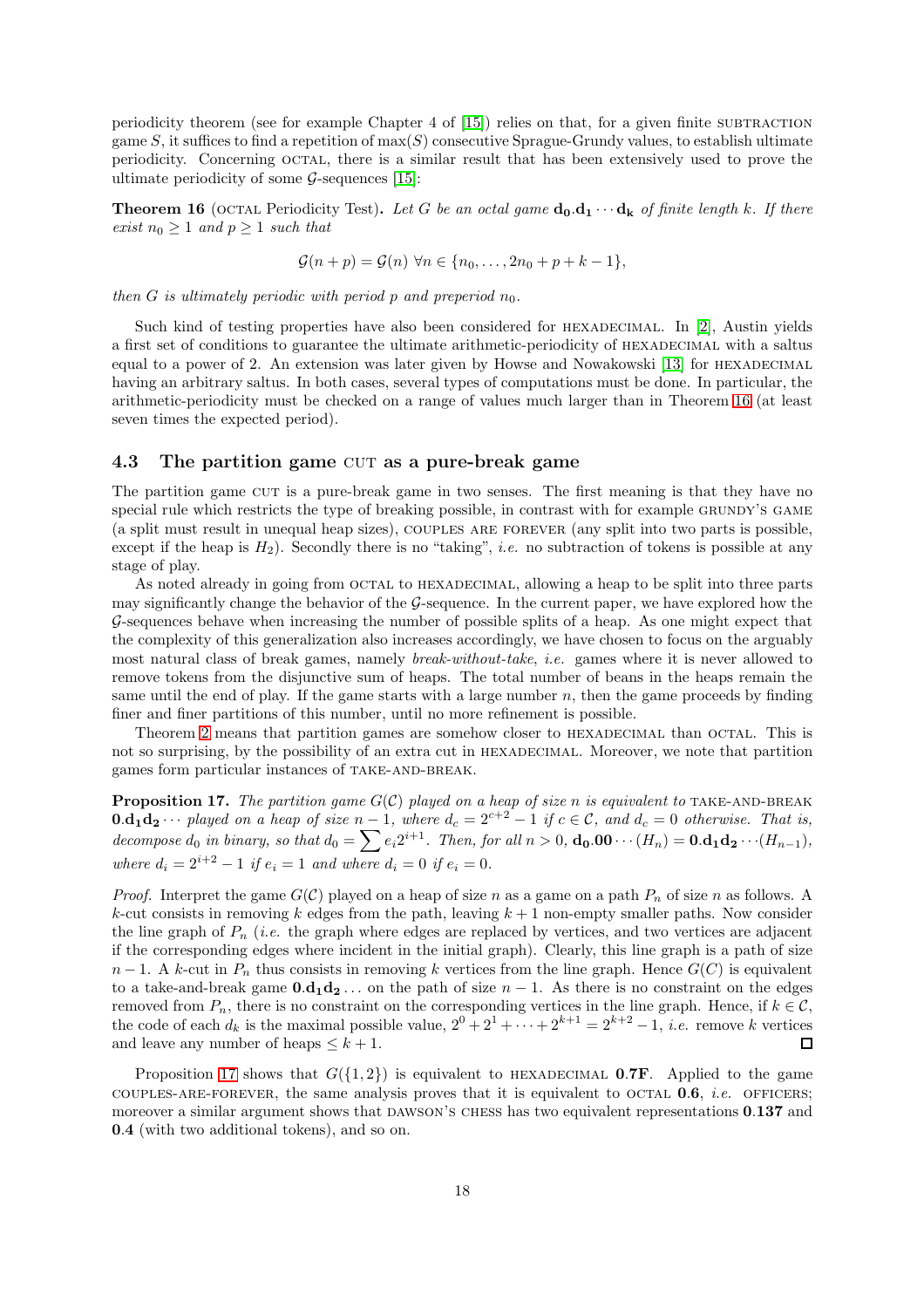This discussion concerned several examples of extremely short TAKE-AND-BREAK rulesets with great complexity. By relating to the case of CUT one might guess that in general, the complexity of the  $\mathcal{G}$ sequence does not increase with  $max(\mathcal{C})$ . Indeed in all case of analysis in this paper, except one, namely  $C = \{1, 2\}$ , the G-sequence is either periodic or arithmetic-periodic. Let us conclude the paper, with related open questions.

## <span id="page-18-1"></span>5 Conclusion and perspectives

The results from Sections [2](#page-3-0) and [3](#page-7-0) are summarized in Table [2.](#page-18-0) The games are partitioned into three families: those for which periodicity or arithmetic-periodicity is proved, and those for which we used two or three conditions of the AP-test, respectively.

|                      | The ruleset $\mathcal C$                                 | Sequence           | Theorem        |
|----------------------|----------------------------------------------------------|--------------------|----------------|
|                      | $\{1, c_2, \}$ $(c_i \text{ odd})$                       | $(0,1) (+0)$       | Proposition 3  |
| Solved               | $\{c_1,\}$ $(c_1 > 1)$                                   | $(0)^{c_1}$ $(+1)$ | Proposition 6  |
|                      | $\{1, 2, 3, c_4, \ldots\}$                               | $(0) (+1)$         | Proposition 7  |
|                      | $\{1,3,2k\}$ $(k \ge 1)$                                 | $(0,1)^c$ $(+2)$   | Proposition 8  |
| $AP1$ and $AP2$      | $\{1, 2c, 2c' + 1, c_1, \ldots, c_k\}$                   |                    | Proposition 13 |
|                      | $\{1, 2c\}$ $(c \geq 2)$                                 |                    | Corollary 15   |
| $AP1. AP2$ and $AP3$ | $\{1, c_1, \ldots, c_k\}$ $(c_i \text{ even}, k \geq 1)$ |                    | Theorem 9      |

<span id="page-18-0"></span>Table 2: Some partition games.

Among the families that are not solved, all of our computations on particular examples have shown ultimate arithmetic-periodic behaviors, except one, namely  $G({1, 2})$ . This game has a Sprague-Grundy sequence with a lot of visible regularity but some surprising 'drop-out' values, as shown in Figure [1](#page-18-2) (in the second picture the drop-outs have been highlighted).



<span id="page-18-2"></span>Figure 1: The Sprague-Grundy sequence of  $G({1, 2})$  for  $n \le 100$  and  $n \le 4000$ .

In view of our computations, we propose the following problem.

**Open Problem 2.** Is it true that every game  $G(\mathcal{C})$  with  $\mathcal{C} \neq \{1, 2\}$  has a Sprague-Grundy sequence that is either ultimately periodic or ultimately arithmetic-periodic?

A first step to understand this problem would be to justify (or disprove) the following conjecture.

Conjecture 1. Every instance  $C$  of  $CUT$  for which  $\{1,2\} \not\subset C$  is (ultimately) arithmetic-periodic.

For some games, the conjecture holds but where a non-computer justification becomes at the best tedious (e.g.  $C = \{1, 2, 7\}$ ). A general proof is probably hard to obtain, and meanwhile this motivates the testing conditions. The AP-test is a rather short computation to justify arithmetic-periodicity of a game; for even more simplicity, we wonder whether the condition AP3 could be removed from the test.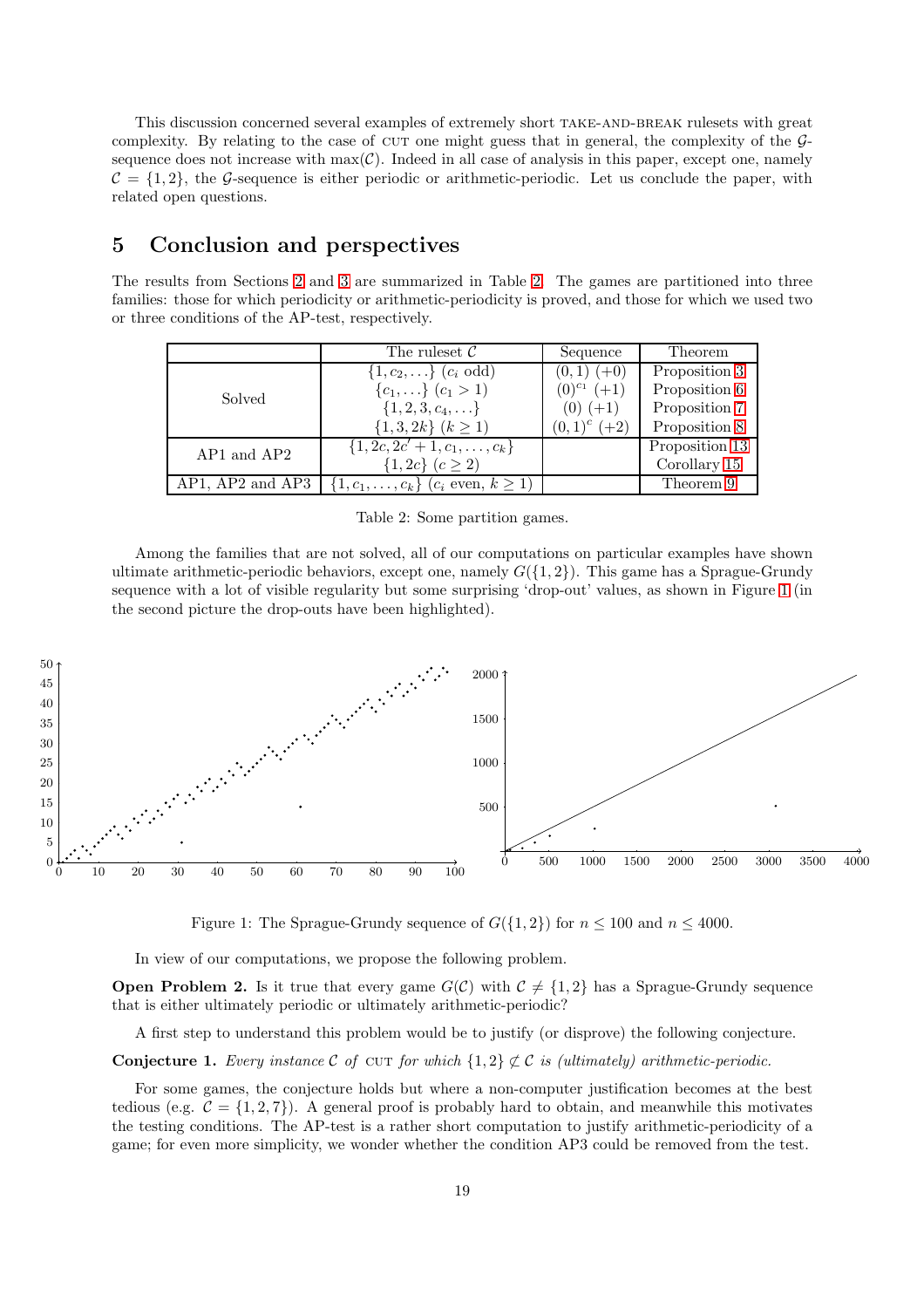#### Open Problem 3. Do AP1 and AP2 imply AP3?

Note that removing AP3 from the AP-test would not have much impact on the computational complexity of the test, but this would make the AP-test closer to its counterparts for other take-and-break games.

Concerning the ultimate property of the sequence, we have seen that in almost all considered cases, there is no preperiod. However, the case  $C = \{1, 2, 8\}$  suggests that some games have one. Therefore, the question of finding an equivalent of the AP-test for these games makes sense.

Open Problem 4. Find a generalization of the AP-test to prove ultimate arithmetic-periodicity of partition games.

As indicated by Figure [1,](#page-18-2) the game  $G({1, 2})$  leaves a couple of questions open. What is the number of occurrences of each Sprague-Grundy value of  $G({1, 2})$  $G({1, 2})$  $G({1, 2})$ ? We already know from Theorem 2 that every Sprague-Grundy value appears at most twice in the sequence of  $G({1, 2})$  $G({1, 2})$  $G({1, 2})$  (apply Theorem 2 with  $c = 2$ ).

**Open Problem 5.** Does each Sprague-Grundy value appear at least once in the sequence of  $G({1, 2})$ ? More precisely, does each G-value appear exactly twice in the sequence of  $G({1, 2})$ ?

**Open Problem 6.** What is the behavior of the Sprague-Grundy sequence of  $G({1, 2})$ ?

Recall that from Proposition [17,](#page-17-0) this game is equivalent to HEXADECIMAL  $0.7F$  (that is also claimed unsolved), with rules: remove one token and leave no heap, remove one token and leave one heap, remove one token and leave two heaps, remove two tokens and leave no heap, remove two tokens and leave one heap, remove two tokens and leave two heaps, or remove two tokens and leave three heaps. The CUT description is here more concise, (without removing any token) split your heap in two or three parts, and with equivalent behavior.

On the other hand a full generalization of hexadecimal games includes as a subclass cut, but we feel perhaps the general class is too large, and further classification of partition games appears a more approachable (sub-)goal. Another interesting direction would be to pursue Grundy's idea to disallow symmetric partitions (but with no removal), but we have not yet looked into that.

## Acknowledgement

We would like to thank R. J. Nowakowski for interesting discussions regarding the connection of CUT with other instances of TAKE-AND-BREAK.

## <span id="page-19-5"></span>References

- [1] M. Albert, R. J. Nowakowski & D. Wolfe, Lessons in Play: An Introduction to Combinatorial Game Theory, A.K. Peters (2007).
- <span id="page-19-7"></span><span id="page-19-2"></span>[2] R. B. Austin, Impartial and Partizan Games, M.Sc. Thesis, The University of Calgary (1976).
- [3] E. R. Berlekamp, J. H. Conway, & R. K. Guy. Winning ways for your mathematical plays (Vol. 1). Natick, MA: AK Peters (2001).
- <span id="page-19-0"></span>[4] I. Caines, C. Gates, R. K. Guy & R. J. Nowakowski, Periods in taking and partitioning games, Amer. Math. Monthly 106 (1999) 359–361.
- <span id="page-19-4"></span>[5] T. R. Dawson (1935) "Caissa's Wild Roses", in Five Classics of Fairy Chess, Dover Publications Inc., New York (1973).
- <span id="page-19-3"></span><span id="page-19-1"></span>[6] E. Duchêne & M. Rigo, Invariant games, *Theoretical Computer Science* 411 (2010) 3169–3180.
- [7] A. Flammenkamp, Sprague-Grundy values of some octal games, <wwwhomes.uni-bielefeld.de/achim/octal.html>.
- <span id="page-19-6"></span>[8] J. P. Grossman, Searching for Periodicity in Officers, *Games of No Chance 5*, MSRI Publications, Cambridge University Press, Cambridge, volume 70 (2019).